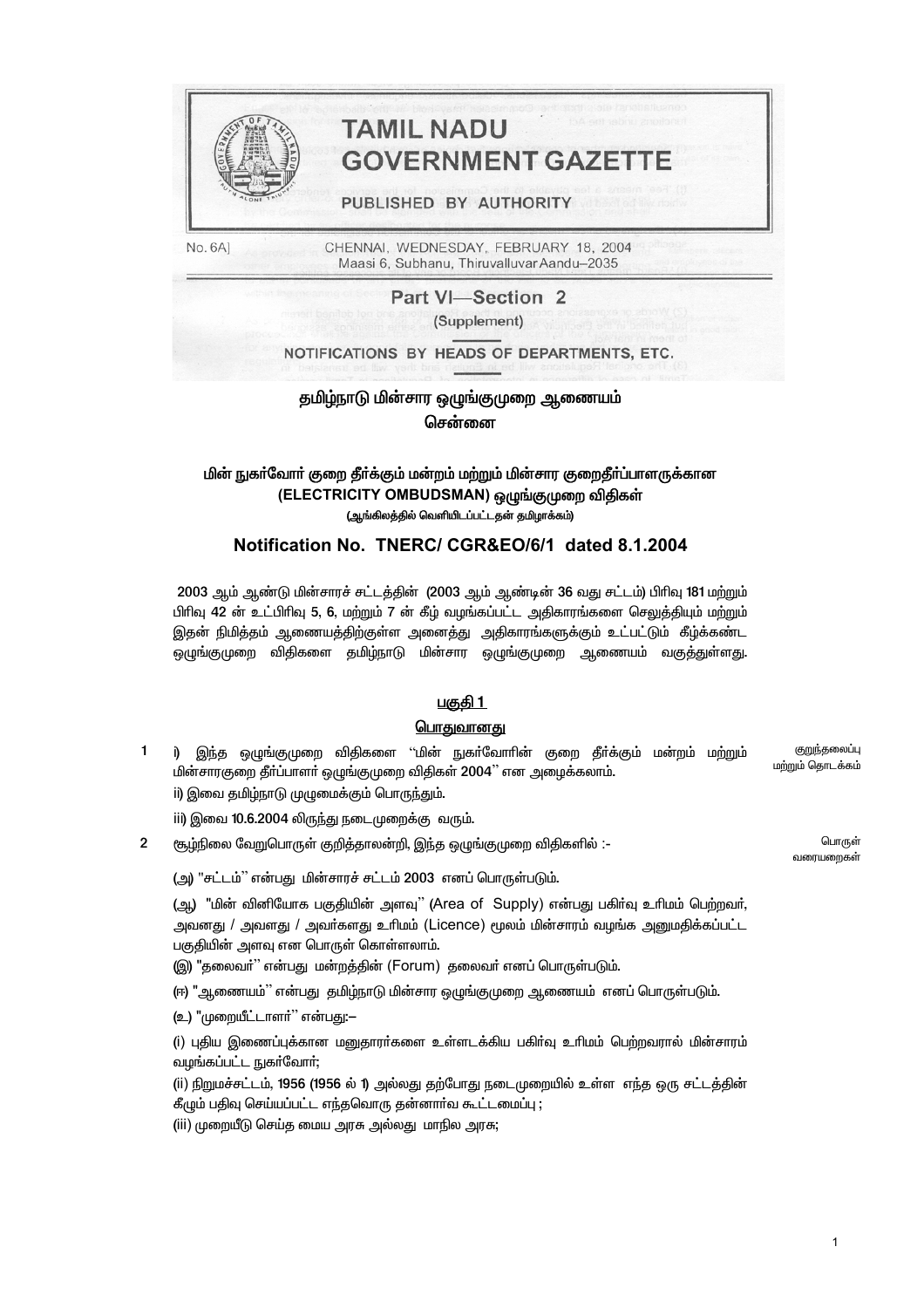(iv) ஒரே அக்கரை கொண்ட அதிகப்படியான நுகா்வோா் இருக்கும்போது, ஒருவரோ அல்லது ஒன்றுக்கு மேற்பட்டவரோ ;

(v) நுகர்வோர் இறந்திருந்தால், அவரது சட்டப்படியான வாரிசுதாரர்கள் அல்லது சார்பாளர்கள்;

(ஊ) "முறையீடு" (Complaint) என்பது கீழே சொல்லப்பட்டுள்ள குறை பற்றி ஒரு முறையீட்டாளர் எழுத்து மூலமாய் கொடுக்கப்படுவது.

(i) உரிமம் பெற்றவரால் அளிக்கப்பட்ட மின்சார வினியோகத்தில் உள்ள குறைபாடு அல்லது குறைவு;

(ii) மின் இணைப்பு வமங்குவதில் உரிமம் பெற்றவர் செய்யும் நியாயமற்ற அல்லகு கட்டுப்படுத்தப்பட்ட தொழில் பழக்கம்;

(iii) மின்சாரம் பயன்படுத்துதல் மற்றும் தொடா்புடைய பணிக்கு, ஆணையம் நிா்ணயித்த கட்டணத்தை விட அதிகமாய் கேட்பது;

நடைமுறையிலுள்ள சட்டங்களுக்கு  $(iv)$ எகிராக. பொகு வாம்க்கைக்கு கற்சமயம் பாதுகாப்பற்றதும் இடர் அளிக்கக்கூடியதுமான மின்சாரப்பணி.

(எ) "மின் நுகர்வோர்" என்பவர் உரிமம் பெற்றவரால் அல்லது அரசால் அல்லது இந்தச் சட்டம் அல்லது அந்தச் சமயத்தில் அமலிலுள்ள எதாகிலும் பிறச்சட்டம் மூலம் மின்சாரத்தை பொது மக்களுக்கு விநியோகம் செய்ய அமர்த்தப்பட்ட நபரால், சொந்த உபயோகத்திற்காக மின்சாரம் விநியோகிக்கப்பட்டவா். மேலும், எந்த நபாின் வீடு, மின் கருவிகளால் மின்சாரம் பெறுவதற்கு உரிமம் பெற்றவர் அல்லது அரசு அல்லது அனுமதிக்கப்பட்ட பிற நபர் ஆகியோரின் மின் அமைப்பகள் அத்தருணத்தில் இணைக்கப்பட்டுள்ளதோ, அவரும் "மின் ா.கா்வோா்"

(ஏ) "குறைபாடு" (Defect) என்பது அச்சமயத்தில் அமலிலுள்ள ஏதேனும் சட்டம் அல்லது ஏதாகிலும் தெரிவிக்கப்பட்ட அல்லது குறிப்பாய் சுட்டியுள்ள ஒப்பந்தத்தில் கூறியுள்ளபடி மின் சேவைக்காக மின் பகிர்வு உரிமம் பெற்றவர் பராமரிக்க வேண்டிய தரம், அளவு அல்லது சேவைத் தன்மை, கருவி அல்லது பொருளின் தூய்மை ஆகியவற்றில் உள்ள தவறு, நிறைவின்மை அல்லது தரத்தில் குறைபாடு ஆகும்.

(ഇ) "குறைவு" (Deficiency) என்பது அச்சமயத்தில் அமலிலுள்ள எதேனும் சட்டத்தின்படியோ அல்லது ஒப்பந்த உடன்படிக்கையின்படி உரிமம் பெற்றவர் மின் சேவை குறித்தோ அல்லது செயல்பாட்டுத் தரம் குறித்தோ அவரால் ஏற்றுக்கொள்ளப்பட்டபடி செயல்படுத்த வேண்டிய தரம், மின் விநியோகத் தன்மையில் உள்ள தவறு, நிறைவின்மை, தரத்தில் குறைபாடு அல்லது தரத்தில் நிறைவின்மையாகும். மின் செலுத்தல் விதித் தொகுப்புச் சட்டம், அச்சட்டத்தைச் சார்ந்து மின் நுகா்வோா் நலன் கருதி ஏற்படுத்தப்பட்ட விதிகள் அல்லது ஒழுங்குமுறைவிதிகளுக்கு முரண்பாடான செயல்களும் "குறைவு" எனப் பொருள்படும்.

(ஒ) "மின் பகிர்வு அமைப்பு" (Distribution System) என்பது மின் உற்பத்தி நிலையம் அல்லது மின் செலுத்தி கம்பித் தொடரின் மின் வெளியேற்றம் ஆரம்பிக்குமிடத்திற்கும், மின் நுகர்வோரின் மின் தளவாடங்களின் இணைப்பு இடத்திற்கும் இடையில் உள்ள மின் கம்பிகளின் தொகுப்பு அல்லது அதைச் சாா்ந்த மின் தளவாட வசதிகள் ஆகும்.

(ஓ) "மின்சார குறைகீர்ப்பாளர்" என்பவர் சட்டக்கின் 42 ம் பிரிவின் உட்பிரிவு 6 ல் சொல்லியுள்ளபடி, ஆணையத்தால் நியமிக்கப்பட்டு அல்லது அமாவு செய்யப்பட்டு, இந்த ஒழுங்கு முறை விதிகளின் உட்பிரிவு 17 (1) ல் உள்ளபடி யாரிடம் முறையீடு செய்ய வேண்டுமோ அதற்கான அலுவலர்.

(ளை) ''மின்சாாப்பணி'' என்பகு குறிப்பாக மற்றும் பொகுத் கன்மையான இச்சொல்லுக்கு குந்தகம் ஏற்படா வகையில் மின்சாரம் வழங்குதல், மின் அளவு பட்டியலிடல், மின்சக்தி பராமரித்தல், மின்சார விநியோகத்தை பராமரித்தல், மற்றும் எல்லா வித பிற உட்பணிகளை கவனித்தல் (அஅ) "மன்றம்" என்பது இந்த ஒழுங்குமுறை விதிகளின் படி, நுகர்வோரின் குறை தீர்ப்பதற்காக, மின் பகிர்வு உரிமம் பெற்ற ஒவ்வொருவரும் அமைத்திட வேண்டிய குறைதீர்ப்பு மன்றமாகும்.

(அஆ) "உரிமம் பெற்றவர்" என்பவர் சட்டத்தின் 14 வது பிரிவின்படி உரிமம் வழங்கப்பட்டுள்ள ஒரு நபர்.

(அஇ) சொற்கள் மற்றும் சொற்றொடா் பயன்படுத்தப்பட்டு, இந்த ஒழுங்கு முறை விதிகளில் தெளிவாய் கூறப்படாமல் 2003 ஆம் ஆண்டு மின்சாரச் சட்டத்தில் (2003 ல் 36) அல்லது 1986 ஆம் ஆண்டு நுகர்வோர் பாதுகாப்புச் சட்டத்தில் (1986 ல் 68) கூறப்பட்டுள்ளவை, இந்தச் சட்டங்களில் கூறப்பட்டுள்ளவை போல் பொருள்படும்.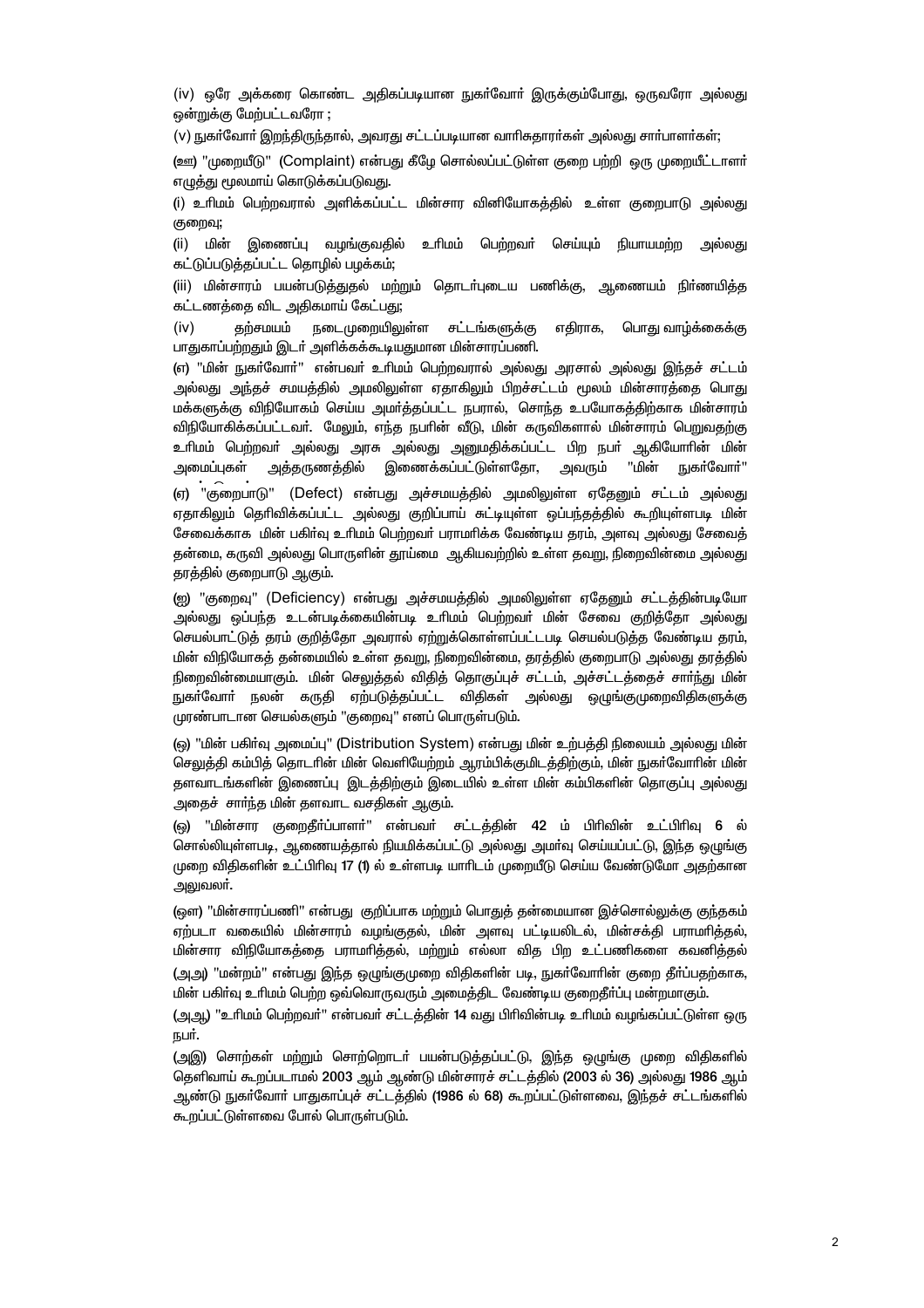#### <u>பகுதி II</u>

#### <u>மின் நுகர்வோரின் குறை தீர்ப்பதற்கான குறைதீர்க்கும் மன்றம்</u>

(1) இந்த ஒழுங்குமுறை விதிகளின்படி, ஒவ்வொரு மின் பகிர்வு உரிமம் பெற்றவரும், நுகர்வோரின்  $\overline{3}$ குறை தீர்ப்பதற்காக குறை தீர்க்கும் மன்றம் அல்லது மன்றங்களை அமைக்க வேண்டும்.

நுகர்வோரின் குறை தீர்ப்பகற்காக குறை தீர்க்கும் மன்றம் அல்லது மன்றங்களை அமைத்தல்

(2) குறை தீா்ப்பதற்கான குறை தீா்க்கும் மன்றத்தில் முறையீடு செய்ய எந்த ஒரு நுகா்வோரும் உரிமம் பெற்றவரின் மின் வழங்கும் பகுதிக்குள் 100 கி.மீட்டருக்கு மேல் பயணம் செய்ய அவசியம் இல்லாதவாறு ஒன்றுக்கு மேற்பட்ட மன்றத்தை உரிமம் பெற்றவா் நிறுவலாம். இடம் மற்றும் மன்றங்களின் எண்ணிக்கையை முடிவு செய்வதற்கு, நுகா்வோா்கள் ஒரு குறிப்பிட்ட பகுதியில் அதிகமாய் இருத்தல் மற்றும் முறையீடுகளின் எண்ணிக்கை அதிகமாய் வருவதை எதிர்பார்த்தல், மற்றும் குறிப்பிட்ட காலத்திற்குள் முறையீடுகளை தீா்வு செய்வதில் மன்றத்திற்குள்ள தடைகள் ஆகியவற்றையும் கவனத்தில் கொள்ள வேண்டும்.

(3) உட்பிரிவு 3 (2) ல் குறிப்பிட்டதற்கொப்ப, "மன்றத்தின்" தலைமை அலுவலகம் உரிய இடத்தில் / இடங்களில் அமைந்திட வேண்டும்.

(4) மின் பகிா்வு உரிமம் பெற்றவா்களால் அமைக்கப்படும் மன்றம் கீழே குறிப்பிட்டுள்ள மூன்று அங்கத்தினா்களைக் கொண்டிருக்க வேண்டும்.

(அ) மன்றத்தலைவா், மேற்பாா்வை பொறியாளா் தர நிலைக்கு குறையாமல் இருப்பதுடன், உாிமம் பெற்றவரின் முழு நேர அலுவலராய் இருப்பார்.

(ஆ) ஒரு உறுப்பினர், நிதி / சட்டம் சார்ந்த தொழிலில் 15 லிருந்து 20 ஆண்டுகள் அனுபவம் பெற்ற ஒருவராய் இருக்க வேண்டும். இந்த உறுப்பினரை மன்றத்தின் தலைமை இடம் உள்ள மாவட்டத்தின் மாவட்ட ஆட்சியர் நியமிப்பார்.

(இ) மற்றைய உறுப்பினா் பதிவு செய்யப்பட்ட ஒரு அரசு சாரா கூட்டமைப்பிலிருந்தோ அல்லது ஒரு நுகா்வோா் அமைப்பிலிருந்தோ அல்லது முனைந்து செயல்படும் ஒரு நுகா்வோராகவோ இருக்க வேண்டும். அவரை மன்றத்தின் தலைமை இடம் உள்ள மாவட்டத்தின் மாவட்ட ஆட்சியர் நியமிப்பார்.

(5) தலைவரைத் தவிர மன்றத்தின் ஒவ்வொரு உறுப்பினரும் மூன்று ஆண்டுகள் பதவியில் இருப்பாா்கள். அவா்கள் மீண்டும் பணியமா்த்தப்பட தகுதியுடையவா் ஆகாா். அத்துடன், எந்த உறுப்பினரும் 62 வயதிற்கு மேல் பதவி வகிக்கக் கூடாது. பகிா்வு உாிமம் பெற்றவரால் பதவி வழியில் நியமிக்கப்படும் நபர் மன்றத்தின் தலைவராகக் கருதப்படுவார்.

(6) மன்றத்தின் குறைவெண் வரம்பு, தலைவரையும் சேர்த்து, மூன்று உறுப்பினர்களில் இரண்டாக இருத்தல் வேண்டும். உறுப்பினா் பதவி இரண்டு மாதங்களுக்கு மேல் காலியாக இருக்கக் கூடாகுட

(7) ஆணையத்தின் ஒப்புதலுக்கு உட்பட்டு, ஒவ்வொரு அமாவுக்கான (sitting) மதிப்பூதியம் முடிவு செய்யப்படும். மற்றும் உறுப்பினா்களுக்கு கொடுக்கப்படும் பயணப்படி / தினப்படி மற்றும் பிற படிகள் மாநில அரசின் l ம் பிரிவு <u>அலு</u>வலா்களுக்கு <u>அனு</u>மதிக்கப்பட்டபடி இருக்கும். மன்றம் திறன்பட செயல்பட உறுப்பினர்களுக்கான அலுவலக இடம், செயலக பணியாளர்கள் மற்றும் பிற வசதிகளை பகிர்வு உரிமம் பெற்றவர்கள் வகை செய்து கொடுப்பார்கள்.

(8) உட்பிரிவு 3 (5) ல் எது உள்ளடங்கியிருந்த போதிலும், உறுப்பினர் (தலைவர் அல்லாமல்) எவரும் தம் கைப்பட எழுத்துருவில் உரிமம் பெற்றவருக்கு இரண்டு மாதங்களுக்குக் குறையாமல் முன் அறிவிப்பு கொடுப்பதன் மூலம் விலகிக் கொள்ளலாம்.

(9) உட்பிரிவு 3 (5) ல் எது உள்ளடங்கியிருந்த போதிலும், பொது நலனைக் கருதி அல்லது திறமையின்மை காரணத்திற்காக எந்த ஒரு உறுப்பினரையும், அவ்வாறு செய்வது தேவையென ஆணையம் திருப்தி கொள்ளுமானால், காரணத்தை எழுத்துருவில் குறிப்பிட்ட பின் எந்த உறுப்பினரையும் அவரது பணியிலிருந்து நீக்கி விடலாம்.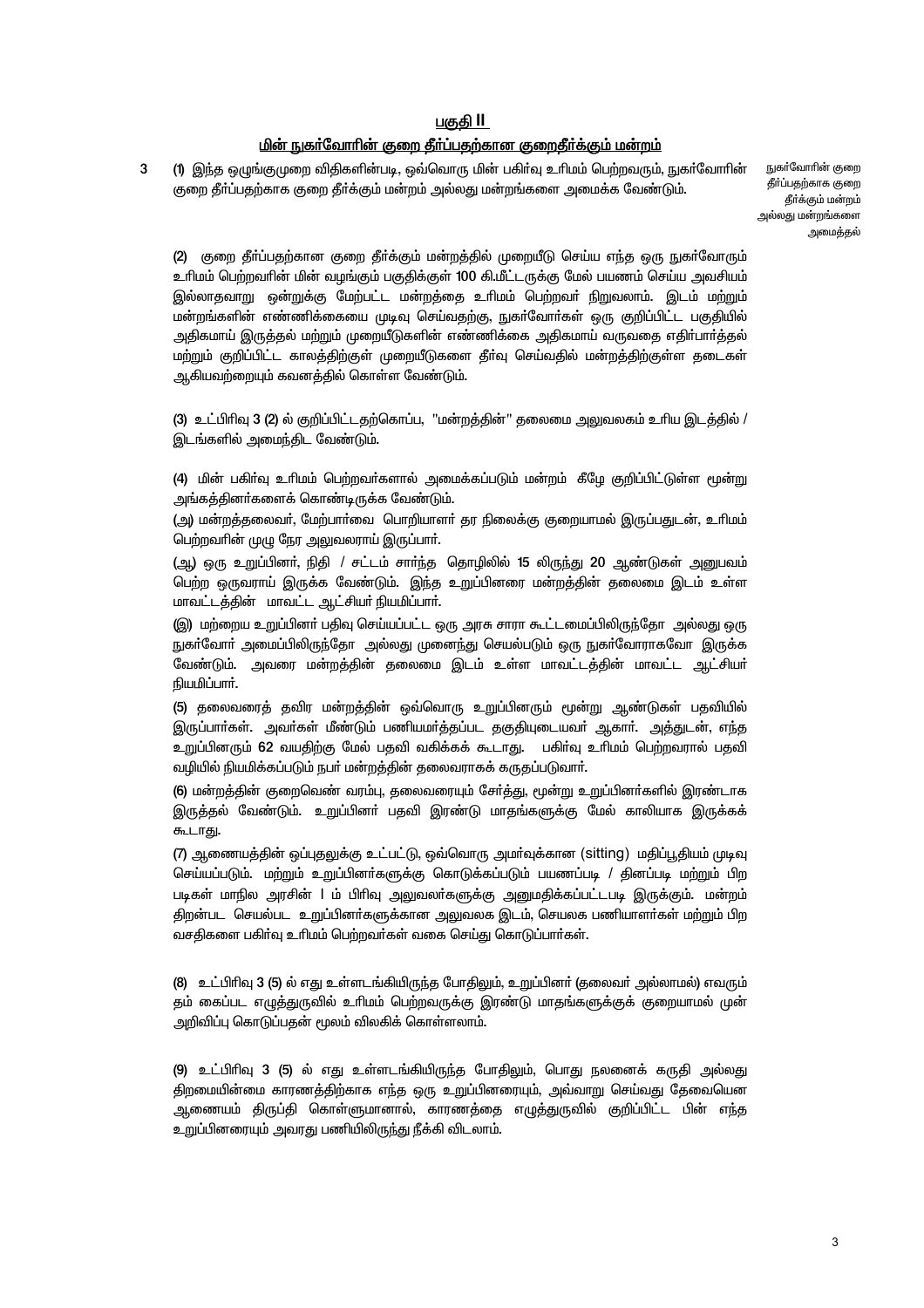மன்றத்தின் அதிகார எல்லை

- $\overline{4}$ ஒழுங்குமுறை விதிகளில் குறிப்பிட்ட பிற வழிவகைகளுக்கு உட்பட்டு, மன்றம், பகிா்வு உரிமம் பெற்றவரின் அகிகாா வாம்பிற்கு உட்பட்ட அனைக்கு இடங்களில் இருந்து வரும் முறையீடுகளை ஏற்றுக் கொள்வதற்கான அதிகார எல்லை உண்டு. உரிமம் பெற்றவரின் அதிகார வரம்பிற்குள் ஒன்றுக்கு மேற்பட்ட மன்றம் இருந்தால் உட்பிரிவு 3 (2) ல் குறிப்பிட்டபடி அதிகார வரம்பை உரிமம் பெற்றவர் தீர்மானிப்பார்.
- இந்த ஒழுங்குமுறை விதிகளில் பிரிவு 2 (ஊ) ல் வரையறுக்கப்பட்ட எந்த வித குறைகளையும் / மன்றத்தால் எடுத்துக் 5  $Q = \frac{1}{2} \pi \sin \pi x$ முறையீடுகளையும் மன்றம் ஏற்றுக் கொள்ளலாம். இருந்தாலும் 2003 ஆம் ஆண்டு .<br>குறைகளின் வகைகள் மின்சாரச்சட்டத்தின்படி, நுகர்வோரின் குறைகளான

(i) பிரிவு 126 ல் விவரிக்கப்பட்டபடி அங்கீகரிக்கப்படாத முறையில் மின்சாரம் உபயோகித்தல், — <u>மற்றும்.</u>

(ii) பிரிவு 135 முதல் 141 வரை விவரிக்கப்பட்ட குற்றங்களும் தண்டனைகளும்.

மன்றத்தின் வரம்பிலிருந்து நீக்கப்பட்டுள்ளது.

6 (1) மன்றம் பற்றிய விவரங்களை மன்றத்தின் முகவரி, தொலைபேசி எண்கள் மற்றும் மின் அஞ்சல் முகவரி ஆகியவற்றை உரிமம் பெற்றவர் பொது மக்கள் தொடர்பு சாதனங்கள் மூலமாக அவ்வப்போது தெரியப்படுத்திட வேண்டும். மனுக்களை பதிவு செய்வதற்கான நடைமுறை பற்றிய நகல்களை மனுதாரா்களுக்கு இலவசமாய் கிடைத்திட உரிமம் பெற்றவா் வகை செய்திட வேண்டும். நுகா்வோா்களுக்கு உாிமம் பெற்றவரால் வழங்கப்பட்ட விண்ணப்பங்கள் / பட்டியல்கள் / ரசீதுகள் ஆகியவற்றில் உரிய மின் நுகர்வோர் குறை தீர்க்கும் மன்றத்தின் முகவரி ''உரிமம் பெற்றவரின் அலுவலக பணியாளரால் குறிப்பிட்டிருக்க வேண்டும். மற்றும் மனுதாரா்களின் குறைகள் தீா்க்கப்படாமல் இருந்தால், அவா்கள் மின் நுகா்வோா் குறை தீா்க்கும் மன்றத்தை அணுகலாம்'' என்ற அறிவிப்பும் அச்சிடப்பட்டிருக்க வேண்டும்.

(2) மன்றத்தில் தெரிவிக்க வேண்டிய குறைகளை எழுத்து வடிவில் இணைப்பு l ல் உள்ள முறையீடு படிவத்தில் மன்றத் தலைவரிடம் கொடுக்க வேண்டும். அந்தந்த மன்றத்தின் மின்னணு அஞ்சல் விலாசத்திற்கு (Email ID) (பரவலாக அவர்களால் வெளியிடப்படும்) மின்னணு அஞ்சல் (Email ID) மூலமாகவும் முறையீடுகளைப் பதிவு செய்யலாம். இந்த விதத்தில் அனுப்பப்படும் முறையீடு, முறையீட்டாளாின் விலாசம் மற்றும் தேவையான விவரங்களுடன் சுருக்கமாய் மூலப்பொருட்களை உள்ளடக்கியதாக இருக்க வேண்டும்.

(1) முறையீட்டாளரிடமிருந்து குறைகள் பெறப்பட்டதும், தலைவர், முறையீட்டு மனுவில் நாளிட்ட  $\overline{7}$ சுருக்கொப்பம் இட வேண்டும். பெறப்பட்ட முறையீடுகளுக்கு வருட வாரியாக வரிசை எண் கொடுக்கப்பட வேண்டும்.

மன்றத்தில் குறைகளைக் கையாள வேண்டிய வழிவகைகள்

(2) நுகா்வோாிடமிருந்து முறையீடு பெறப்பட்ட ஏழு தினங்களுக்குள் முறையீட்டாளருக்கு பெறப்பட்டதற்கான ஒப்புகை அனுப்பப்பட வேண்டும். முறையீடு / மனு அனாமதேயமாக இருந்தால், பெற்ற நிலையிலேயே நிராகரிக்கப்பட வேண்டும். மற்றும் அதனை அடுத்த மன்றக் கூட்டத்தில் புகாரின் மீது நடவடிக்கை இல்லை என பதிவு செய்திடல் வேண்டும்.

(3) ஒரு முறையீடு பெறப்பட்டவுடன் உட்பிரிவு 7 (1) ல் குறிப்பிடப்பட்டுள்ள நடைமுறைகளைப் பின்பற்றி, மன்றம், உரிய ஆணை மூலமாய், முறையீட்டின் மீது மேல் நடவடிக்கை எடுத்திடவோ அல்லது நிராகரிக்கவோ செய்யலாம்.

இருந்த போதிலும் முறையீடு தள்ளுபடி செய்யப்பட்டால், அவ்விவரம் எழுத்து மூலமாய் முறையீட்டாளருக்குத் தெரிவிக்கப்பட வேண்டும்.

அத்தோடன்றி, பொதுவாய் முறையீடு எந்நாளில் கிடைக்கப் பெற்றதோ அதிலிருந்து பத்து நாட்களுக்குள் முறையீட்டை ஏற்றுக் கொள்வது பற்றி முடிவு செய்யப்பட வேண்டும்.

முறையீட்டின் மீது நடவடிக்கை தொடர்ந்திட அனுமதிக்கப்படும் போது, இந்த ஒழுங்குமுறை விதிகளில் குறிப்பிடப்பட்டுள்ள விதத்தில் மன்றம் முறையீட்டின் மீது நடவடிக்கை தொடரலாம்.

(4) ஏற்கப்பட்ட முறையீட்டின் நகல் ஒரே சமயத்தில் உரிமம் பெற்றவரின் தொடா்பு அலுவலருக்கு (nodal officer) குறைகளை தீர்க்கும் பொருட்டு அனுப்ப வேண்டும் அல்லது முறையீட்டாளரின் கோரிக்கை, உரிமம் பெற்றவரால் ஏற்கக் கூடியதாய் இல்லாமலிருந்தால், மறுப்பினை எழுத்து வடிவில் தாக்கல் செய்வதற்கு அனுப்ப வேண்டும்.

குறைகளைக் தாக்கல் செய்வதற்கான நடைமுறை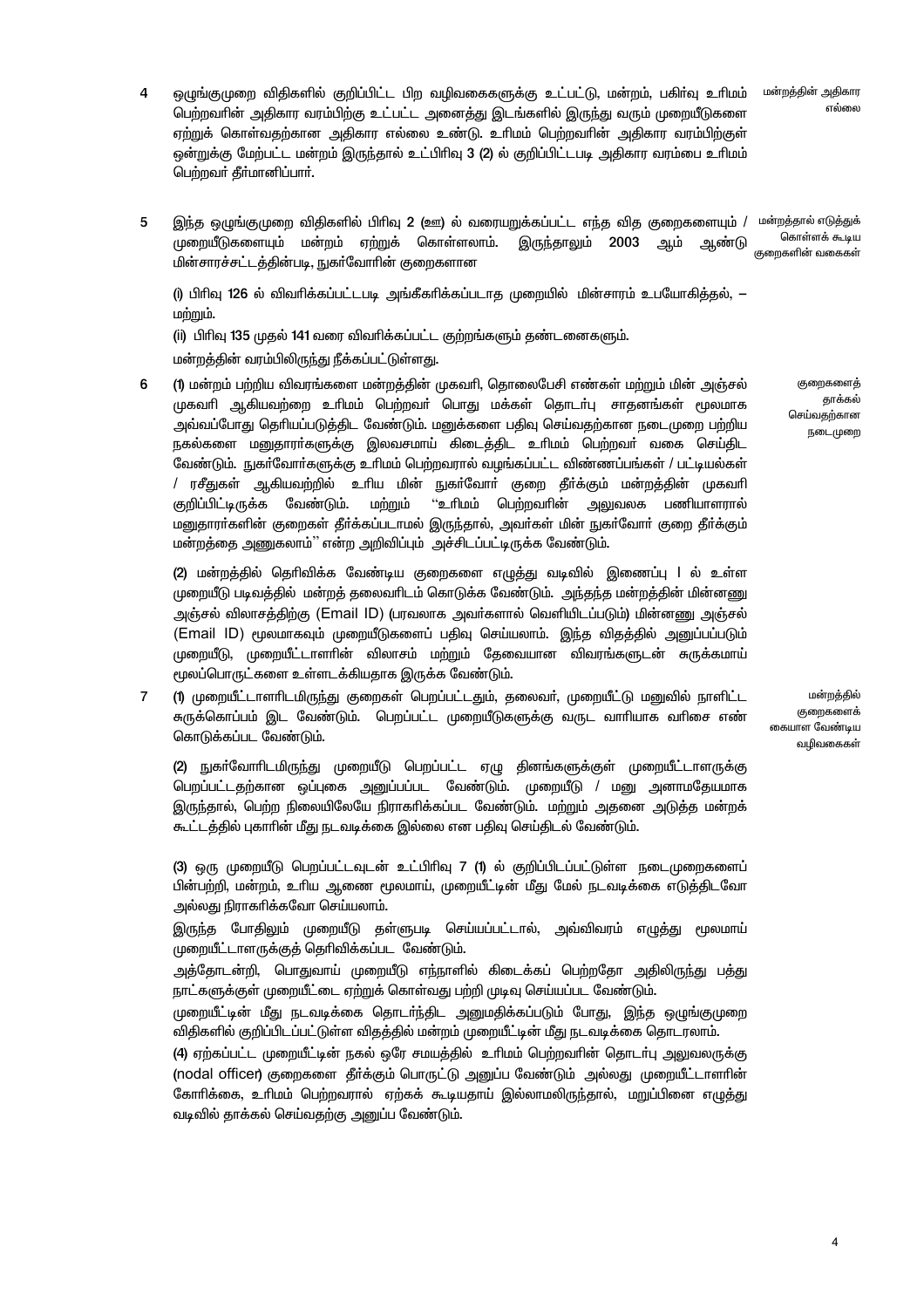(5) மன்றத்திலிருந்து கடிதம் கிடைக்கப்பெற்ற பதினைந்து தினங்களுக்குள் உரிமம் பெற்றவர், குறை மீதான பத்தி வாரியான கருத்துரையை அளிக்க வேண்டும். தவறினால், இருக்கும் ஆதாரங்களைக் கொண்டு மன்றம் நடவடிக்கை மேற்கொள்ளும். முறையீட்டாளா் அவராகவோ அல்லது அவரால் தோ்ந்தெடுக்கப்படும் சாா்பாளா் மூலமாகவோ விசாரணையில் பங்கேற்கலாம். முறையீட்டாளா் விசாரணை நடைபெறும் நாள் அன்று மன்றத்திற்கு நோில் வரத் தவறினால், மன்றம் முறையீட்டை நேரில் வரத் தவறிய காரணத்திற்காக தள்ளுபடி செய்யலாம். அல்லது குறையின் தன்மையின் அடிப்படையில் முடிவு மேற்கொள்ளலாம்.

(6) குறையை ஆய்ந்து முடிவெடுப்பதற்காக, குறை சாா்ந்த அனைத்து ஆவணங்களையும் உரிமகாரரிடமும் மற்றும் குறை முறையீட்டாளரிடமும் கேட்டுப் பெற மன்றத்திற்கு உரிமை உண்டு.

(7) உரிமைதாரரின் கருத்துரை கிடைக்கப் பெற்றாலும் அல்லது இல்லாவிட்டாலும், மன்றம் விசாரணையை எவ்வளவு விரைவில் முடியுமோ அவ்வளவு விரைவில் முடிக்க வேண்டும். மற்றும் மன்றத்தில் முறையீடு கிடைக்கப் பெற்று அதிக பட்சம் இரண்டு மாதங்களுக்குள்ளாக, முறையீட்டின் மீது உரிய ஆணை வழங்க ஆவன செய்திடல் வேண்டும்.

(8) எல்லா முடிவுகளும் வருகை தந்துள்ள உறுப்பினர்களின் பெரும்பான்மை வாக்குகள் மூலமாய் எடுக்கப்பட வேண்டும். வாக்குகள் சாிசமமாய் இருக்குமானால், அதன் விவரத்தை பதிவு செய்து இறுதி ஆணைக்காக மின்சாரகுறை தீா்ப்பாளருக்கு அனுப்பப்பட வேண்டும். மன்றத்தால் நிறைவேற்றப்பட்ட ஒவ்வொரு ஆணையினையும் வருகை தந்துள்ள அனைத்து உறுப்பினர்களும் கையெழுத்திட வேண்டும்.

மன்றக்கின்  $(9)$ **நடவடிக்கைகளும்.** எடுக்கப்பட்ட முடிவுகளும் **அவ**ற்றை ஏற்று செயல்படுக்குவகற்கான காலவரையறையுடன் பகிவ செய்யப்பட்டு அவற்றை ஏற்று செயல்படுத்துவதற்காக, குறை முறையீட்டாளருக்கும், உரிமதாரருக்கும் அனுப்ப வேண்டும்.

(10) உரிமகாரர் மன்றக்கின் முடிவுகளை ஆணையில் குறிப்பிட்ட கால <u>அளவுக்குள்</u> செயல்படுத்திட வேண்டும். மற்றும் ஆணை செயல்படுத்தப்பட்ட விவாக்கை **ஆணை** நிறைவேற்றப்பட்ட ஐந்து தினங்களுக்குள் மன்றத்திற்கு தெரிவித்தல் வேண்டும்.

(11) குறை முறையீடு, சட்டத்தின் 57 (1) வது பிரிவின்படி, ஆணையத்தால் குறிப்பிடப்பட்டுள்ள உரிமதாரா் கடைப்பிடிக்க வேண்டிய செயல் திறன் அளவுகளில் நுகா்வோா் சேவைத் திறன் அளவை உரிமதாரர் நிறைவேற்றாமை பற்றியதாக இருந்து, மன்றம் உரிமதாரர் தவறு செய்துள்ளார். என கண்டறிந்தால், நுகர்வோர் இழப்பீட்டுத் தொகை பெற தகுதியுள்ளவர் என முடிவு செய்யலாம். மேலும், நுகர்வோர் சம்மதித்தால், ஆணையத்தால் இது சம்பந்தமாக வகுக்கப்பட்ட ஒழுங்குமுறை விதிகளில் குறிப்பிட்டுள்ள இழப்பீட்டுத் தொகையைப் பெற ஒத்துக்கொள்ளலாம் அறிவிக்கலாம்.

மேல் முறையீடு 8 மன்றம் வழங்கிய ஆணையால் பாதிக்கப்பட்ட நபர், அந்த ஆணையை எதிர்த்து ஆணையம் நிர்ணயித்த படிவத்தில் குறிப்பிட்ட விதத்தில் மின்சார குறைகீா்ப்பாளாிடம். ஆணை வழங்கப்பட்ட முப்பது நாட்களுக்குள் மேல் முறையீடு செய்யலாம். இருந்தபோகிலும். மேல் முறையீட்டு மனுவை குறிப்பிட்ட காலக்கிற்குள் காக்கல் செய்யாமல் இருந்ததற்கு போதுமான காரணம் இருந்தது என மின்சார குறைதீா்ப்பாளா் திருப்தியுற்றால் மேல்

முறையீட்டு மனுவை குறிப்பிட்ட முப்பது நாட்களுக்குப் பிறகும் மின்சார குறைதீா்ப்பாளா் ஏற்றுக் கொள்ளலாம்.

மன்றத்தின் ஆணைப்படி பணம் செலுத்த கோரப்பட்ட எந்த மேல் முறையீட்டாளரும், மன்றம் ஆணையிட்ட தொகையில் இருபத்தைந்து சதவீத தொகையை குறிப்பிட்ட விதத்தில் முன் பணமாக செலுத்தினாலொழிய, மின் முறையீட்டாளர் எந்த மேல் முறையீட்டையும் ஏற்றுக் கொள்ள மாட்டார்.

கண்காணிப்பு 9 மன்றம், ஆண்டின் ஒவ்வொரு காலாண்டிலும் எத்தனை முறையீடுகள் பெறப்பட்டன, குறை நீக்கப்பட்டன, மீதம் உள்ளன என்ற விவரத்தை வகை வாரியாக இணைப்பு II ல் கொடுக்கப்பட்ட படிவத்தில் ஆணையத்திற்கு அறிக்கை சமர்ப்பிக்க வேண்டும்.

அறிக்கை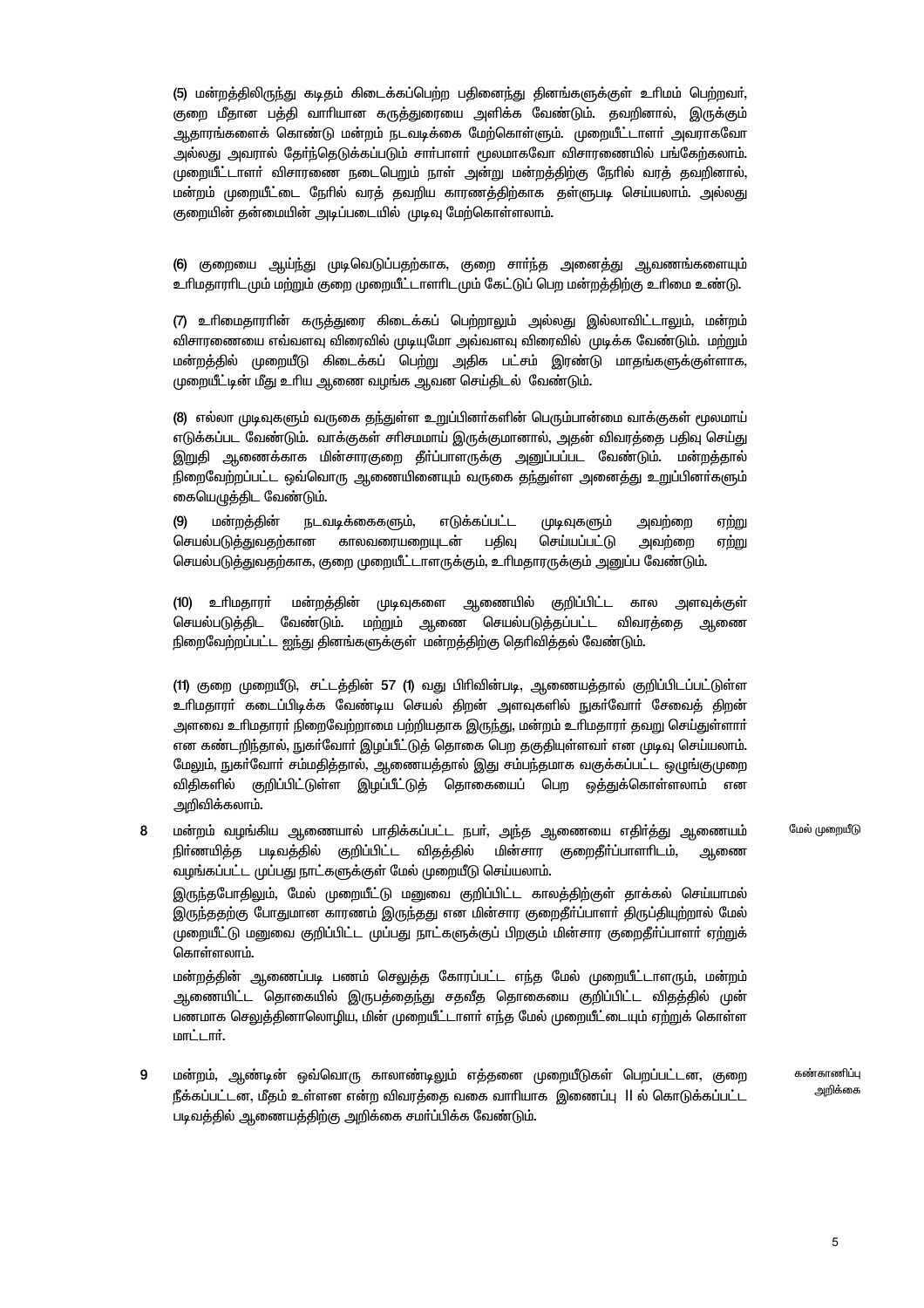#### பகுதி — III

#### பின்சார குறைதீர்ப்பாளர்(ELECTRICITY OMBUDSMAN)

 $10<sup>10</sup>$ (1) இந்த ஒழுங்குமுறை விதிகளின்படி ஒப்படைக்கப்படும் பணிகளை செய்வதற்காக ஒன்று அல்லது அதற்கு மேற்பட்ட நபர்களை, மின்சாரகுறை தீர்ப்பாளர் என தமிழ்நாடு மின்சார ஒழுங்குமுறை ஆணையம் பணியமர்த்தும் / நியமிக்கும்.

(2) மின்சாரகுறை தீர்ப்பாளராக ஒரு நபரை நியமனம் செய்வதற்கு குறைந்த வயது 58 ஆக இருக்க வேண்டும்.

(3) இந்தப் பிரிவின் மின்சார குறை தீா்ப்பாளரை மூன்று ஆண்டுகளுக்கு மிகாமல் உள்ள காலத்திற்கு நியமிக்கலாம். இருந்தபோதிலும், மின்சாரகுறை தீா்ப்பாளாின் பணிக்கால வயது வரம்பு 65 என்பதற்கு உட்பட்டு, ஆணையம் அவரது பணிக்காலத்தை மேற்கொண்டு மூன்று ஆண்டுகளுக்கு மிகாமல் மேலும் நீட்டிக்கலாம்.

(4) உட்பிரிவு 10 (1) ன் படி நியமிக்கப்பட்ட மின்சார குறைதீா்ப்பாளா், அவரது முழு நேரத்தையும் அலுவலக காரியங்களுக்காக ஈடுபடுத்திக் கொள்ளுதல் வேண்டும்.

(5) பொதுநலன் கருதியோ அல்லது மின்சார குறைதீர்ப்பாளரின் திறமையின்மை காரணமாகவோ, அவரை பணி நீக்கம் செய்வது அவசியம் என ஆணையம் கருதினால், அதற்கான காரணங்களை எழுத்து வடிவில் பதிவு செய்த பின், அவருக்கு மூன்ற மாத அறிவிப்பு கொடுத்த பின்போ, அல்லது மூன்று மாத அறிவிப்பு காலத்திற்கான தொகுப்பூதியத்தை கொடுத்த பின்போ அவரை (மின்சார குறைதீா்ப்பாளரை) பதவியிலிருந்து நீக்கம் செய்யலாம்.

- $11$ மின்சார குறைதீா்ப்பாளாின் அதிகார எல்லை தமிழ்நாடு மாநிலம் முழுமைக்கும் பரவியிருக்கும். ஆணையம் ஒன்றுக்கு மேற்பட்ட குறை தீா்ப்பாளரை நியமிக்குமானால், ஆணையம் அதிகார எல்லைகளை குறிப்பிட வேண்டும்.
- $12<sup>°</sup>$ மின்சார குறைதீா்ப்பாளா் (தீா்ப்பாளா்கள்) அலுவலகம் (அலுவலகங்கள்) ஆணையத்தால் குறிப்பிட்டுள்ள இடத்தில் (இடங்களில்) அமைந்திருக்கும். குறை முறையீட்டை துரிதமாக முடிப்பதற்கு, முறையீட்டுக்குத் தக்கவாறு வேறு இடங்களில் விசாரணை மேற்கொள்வது அவசியம் மற்றும் சரியானது என, மின்சார குறைதீா்ப்பாளா் கருதினால், அந்த இடங்களில் விசாாணை செய்யலாம்.
- மின்சார குறைதீா்ப்பாளரக நியமிக்கப்பட்ட / அமா்வு செய்யப்பட்டவா் திறமையுடையவராகவும்,  $13$ **ரேர்மையானவராகவும்.** மின் துறைச் செயல்பாட்டை நன்கறிந்தவராகவும், நன்மகிப்பு பெற்றவராகவும் இருக்க வேண்டும்.
- $14$ மின்சார குறைதீா்ப்பாளருக்குக் கொடுக்கப்பட வேண்டிய மதிப்பூதியம் மற்றும் மேற்படிகள் ஊதியம் ஆணையத்தால் அப்போதைக்கப்போது நிா்ணயம் செய்யப்படும். இத்தொகையினை .<br>வழங்கல் உரிமதாரா்கள் ஆணையம் குறிப்பிடும் விகிதாச்சாரத்திலும், விதத்திலும் ஏற்றுக் கொள்ள வேண்டும்.
- 15 குறை தீா்ப்பாளருக்கென ஒரு செயலகம் அமைத்துக் கொடுக்கப்படும். பணியாளா்கள், அவா்களின் ஊதியம் ஆகியவை ஆணையத்தால் ஒப்புதல் அளிக்கப்பட்டிருக்க வேண்டும். இந்தச் செயலகத்திற்கானச் செலவை மின் வழங்கல் உரிமதாரா்கள் ஆணையம் தீா்மானிக்கும் விகிதாச்சாரத்திலும், விதத்திலும் பகிர்ந்து கொள்ள வேண்டும்.

6

நியமனம் மற்றும் பதவிக்காலம்

பாப்ப சார்ந்த .<br>அதிகார எல்லை

அலுவலக இடம் மற்றும் தற்காலிக கலைமையகம்

கல்வித் தகுதி

செயலகம்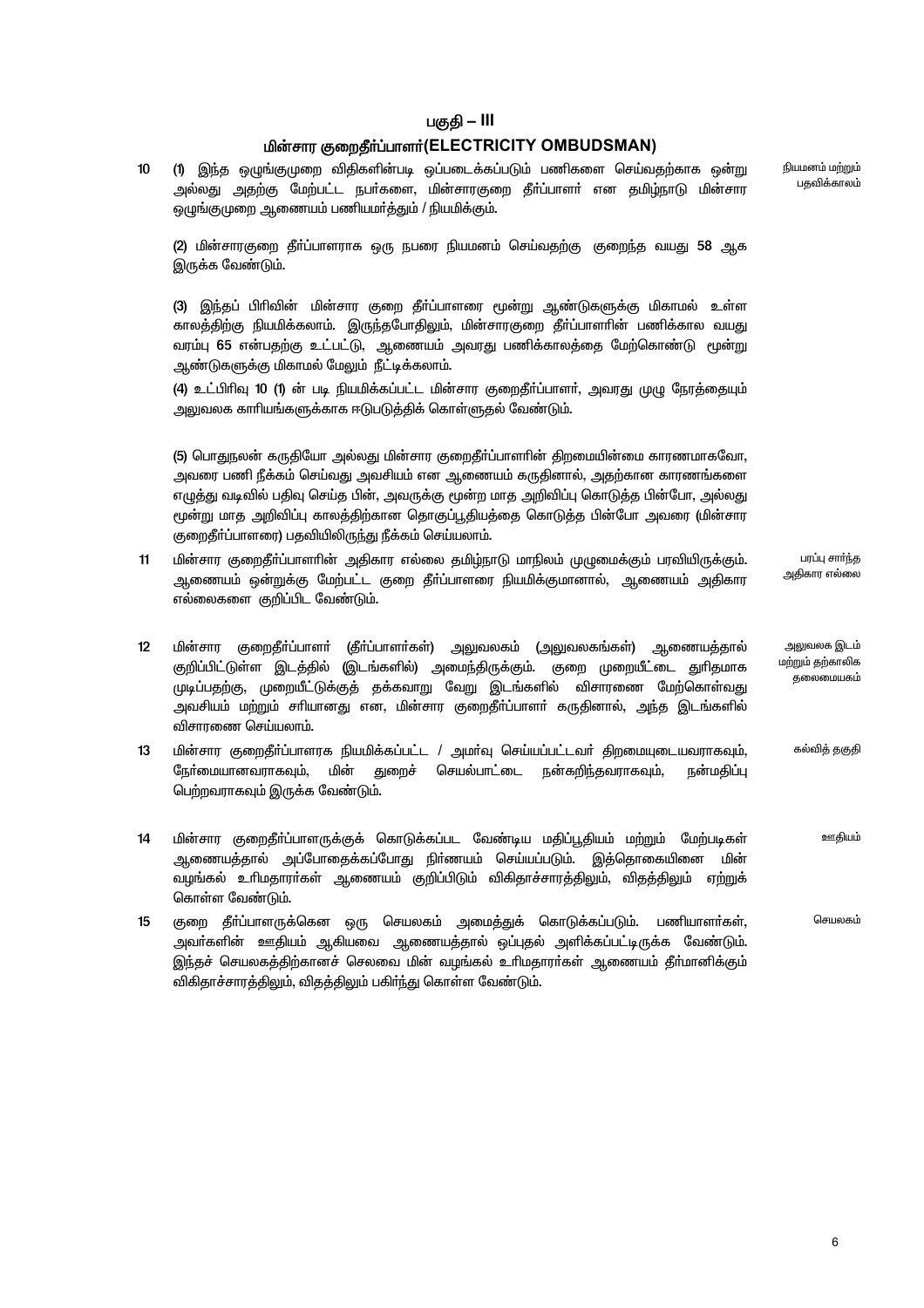அ. நுகா்வோா் குறை தீா்க்கும் மன்றத்தின் ஆணை மீதான மேல் முறையீட்டு மனுவைப் பெற்று அதில் கூறப்பட்ட புகாரை பாிசீலித்து அவற்றிற்கு திருப்திகரமான முடிவு ஏற்படுத்த வழி வகுத்தல் அல்லது உரிமதாரா் மற்றும் குறையுற்ற கட்சிக்காரா்களிடையே பேச்சு வாா்த்தை மூலம் இசைவிணக்கம் செய்வித்தல் (conciliation) அல்லது இணக்குவித்தல் நடுவிரு<u>ந்</u>து (மத்தியஸ்தம்) மூலமாய் உடன்பாடு ஏற்படச் செய்தல் அல்லது சட்டம் மற்றும் விதிகள் அல்லது இதற்கான ஒழுங்குமுறை விதிகளின்படி தீா்ப்பு வழங்குதல்.

ஆ. மின்சார குறைதீா்ப்பாளா் தனது அலுவலகத்தின் மீது பொது அதிகாரமான கண்காணிப்பு மற்றும் கட்டுப்பாடு ஆகியவற்றை செயல்படுத்துவார். மற்றும் அதன் பணிகளை நடத்தி செல்வதற்கும் பொறுப்பாவார்.

இ. மின்சார குறைதீா்ப்பாளா். அலுவலகம் சாா்ந்த செலவினைங்களை செய்ய அதிகாரம் உள்ளவர் அவார். அக்ககைய அகிகாாக்கைச் செயல்படுக்க அவர் (மின்சாா குறைகீர்ப்பாளர்). .<br>ஆணையத்தை கலந்தாலோசித்து தனது <u>அலு</u>வலகத்திற்கான வரவு செலவு கணக்கை தயாரிப்பார். மற்றும் அனுமதிக்கப்பட்ட வரவு செலவு திட்டத்திற்குள் செலவினங்களை செய்யும் அதிகாரத்தை பயன்படுத்துவார். விநியோக உரிமதாரர் ஏற்க வேண்டிய செலவுத் தொகையின் பங்கினை ஆணையம் குறிப்பிடும்.

 $17<sup>2</sup>$ (1) மின்வமங்கல் சம்பந்தமான குறையீட்டின் மீது சட்டத்தின் 40 (5) பிரிவின்படி, உரிமதாரரால் ஏற்படுத்தப்பட்ட குறை தீர்க்கும் மன்றத்தின் தீர்ப்பில் அதிருப்தி அடைந்த அல்லது அந்த மன்றத்தில் குறை தீா்க்கப்படாமையால் அதிருப்தி அடைந்த எந்த நுகா்வோரும், தானாகவோ தனக்கான சார்பாளர் மூலமாகவோ, மின்சார குறைதீர்ப்பாளரிடம் குறை முறையீடு (complaint) செய்யலாம். பொதுவான குறை முறையீடுகள் (ஒன்றுக்கு மேற்பட்ட மன்றங்களுக்கு சம்பந்தப்பட்ட குறை முறையீடுகள்) மாநில அளவிலான நுகர்வோர் கூட்டமைப்பு மூலமாக மின்சார குறைதீா்ப்பாளருக்கு நேரடியாக கொண்டு செல்லப்படலாம்.

பகாரை பகிவ செய்வதற்கான வமிமுறைகள்

(2) முறையீடு, முறையீட்டாளரால் அல்லது அவரின் உரிமை பெற்ற சார்பாளரால் எழுதப்பட்டு கையெமுக்கிடப்பட்டிருக்க வேண்டும். மற்றும் அந்த நபரின் பெயர் அல்லது நிறுவனம். முறையீட்டாளரின் அஞ்சல் முகவரி, கொலைபேசி எண் மற்றும் மின்னணு விலாசம் (Email) (இருந்தால்) ஆகியவை தெளிவாய் குறிப்பிடப்பட்டிருக்க வேண்டும்.

(3) முறையீட்டில் மின் இணைப்பு எண், மின் இணைப்பின் வகை, மின் இணைப்பு அமைந்துள்ள இடம், எந்த உரிமம் பெற்றவர் மீது முறையீடு செய்யப்பட்டுள்ளதோ, அவரது அலுவலக விவரம் மற்றும் முகவரி, முறையீட்டிற்கு பக்கபலமாய் உள்ள பிற ஆவணங்கள் ஏதேனும் மற்றும் / மின்சார குறைதீா்ப்பாளாிடமிருந்து கேட்கப்படும் நிவாரணம் ஆகியவை குறிப்பிடப்பட்டிருக்க வேண்டும்

குறிப்பு: மின்சார குறைதீா்ப்பாளாின் முகவாியினை உாிமதாரா்கள் தங்கள் வளாகத்தில் தவறாது எழுதி வைத்திருக்க வேண்டும். இந்த ஒழுங்குமுறை விதிகளின் நகல்கள் நுகர்வோர்களுக்கு விலைக்குக் கிடைத்திட வகை செய்திட வேண்டும். அத்தொகை அச்சிடும் அல்லது நகல் எடுப்பதற்கான செலவிற்கு மிகையாகாமல் இருக்க வேண்டும்.

(4) கீழ்க் குறிப்பிட்டவற்றை பின்பற்றினாலொழிய எந்த முறையீடும், மின்சார குறைதீா்ப்பாளரால் ஏற்றுக் கொள்ளப்பட மாட்டாது.

அ) முறையீட்டாளா், மின்சார குறைதீா்ப்பாளருக்கு முறையீடு செய்வதற்கு முன், முறையீட்டில் குறிப்பிட்ட உரிமதாரா் குறைகளை மன்றத்தில் எழுத்து மூலம் முறையீடு செய்திருந்து அந்த முறையீட்டை மன்றம் தள்ளுபடி செய்திருக்க வேண்டும். அல்லது முறையீடு பதிவு செய்த இரண்டு மாதங்களுக்குள் பதில் பெறப்படாமல் இருந்திருக்க வேண்டும் அல்லது முறையீட்டாளருக்கு மன்றம் அளித்த பதிலில் திருப்தி ஏற்படாமல் இருந்திருக்க வேண்டும். பிரிவு 17 (1) ல் விவரிக்கப்பட்டுள்ள பொதுத்தன்மையான முறையீட்டிற்கு இது பொருந்தாது.

ஆ) முறையீடு, முறையீட்டிற்கான நிகழ்வு நடந்த மூன்று மாதங்களுக்குள் கொடுக்கப்பட்டிருக்க வேண்டும்.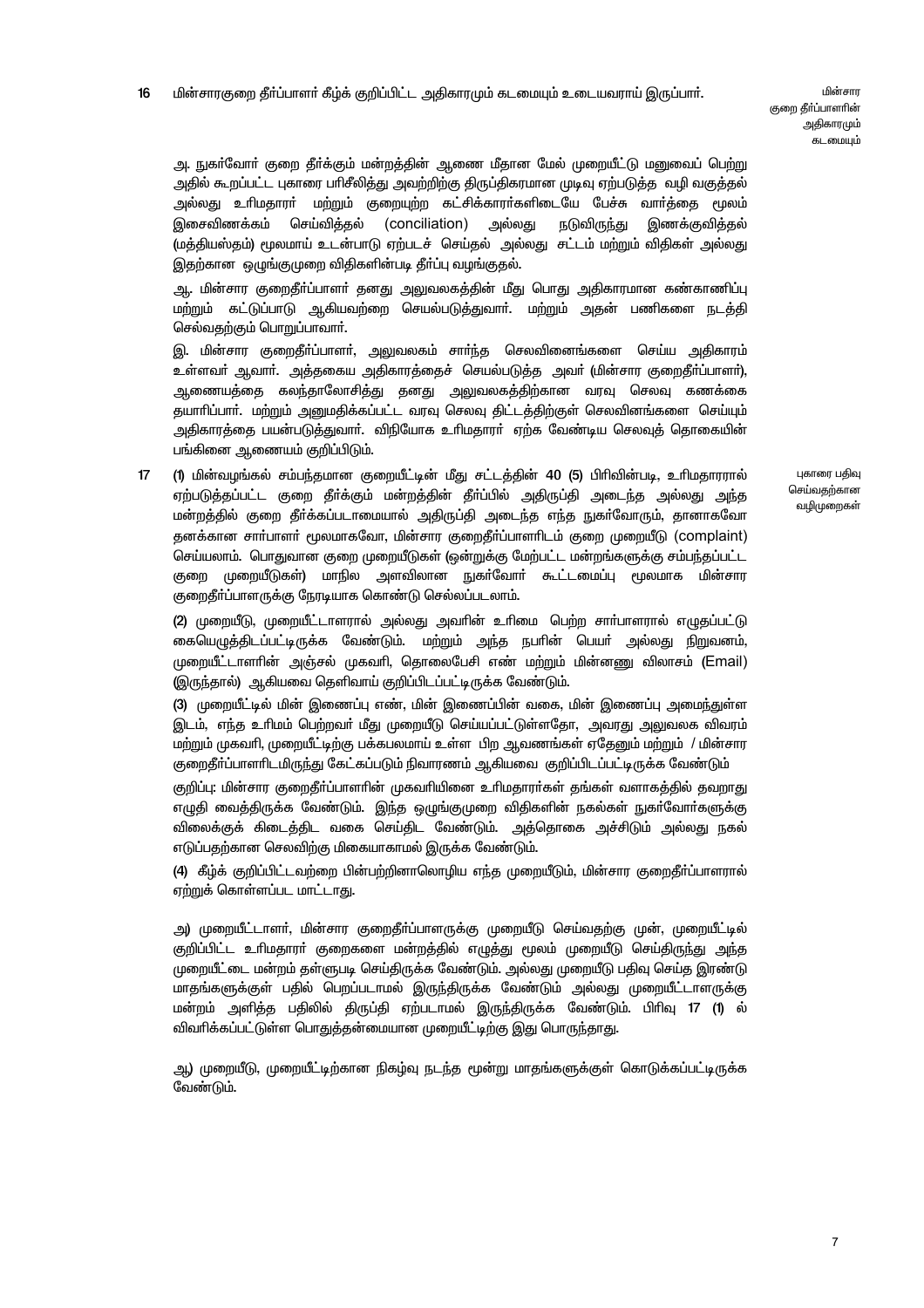இருத்தல் இ) பெmப்படும் முறையீடு தீர்க்கப்படாத ஒன்றாக வேண்டும். மின்சாா குறைகீர்ப்பாளாால் முந்திய விசாாணை நடவடிக்கைகள் மூலமாக கீர்க்கப்பட்ட நுகல் பொருள் (subject matter) கொண்ட முறையீடு, அதே முறையீட்டாளரிடமிருந்து தனியாகவோ அல்லது ஒன்றுக்கு மேற்பட்ட முறையீட்டாளர்களுடன் சேர்ந்தோ அல்லது எத்தரப்பினரிடமிருந்து வந்தாலும், ஏற்றுக்கொள்ளப்படமாட்டாது.

ஈ) முறையீட்டின் குறிப்பிட்ட புகாா் ஏதாவது நீதி மன்ற நடவடிக்கையில் நிலுவையில் இருந்தாலோ அல்லது அப்பொருள் மீது தக்க அதிகாரம் பெற்ற நீதி மன்றம் ஏற்கனவே கட்டளையோ, தீர்ப்போ அல்லது இறுதியாணையோ வழங்கியிருந்தாலோ, அவ்வாறான புகாா் கொண்ட முறையீடாக இருக்கக் கூடாது.

உ) முறையீடு அற்பமானதாகவும் எரிச்சல் தரக்கூடியதாகவும் இருக்கக் கூடாது.

 $18$ முறையீடு கீழ்க் குறிப்பிட்டவையாக இருந்தால், மின்சார குறைதீா்ப்பாளா் எந்த நிலையிலும் முறையீட்டை மறுத்து விடலாம்.

முறையீட்டை .<br>மறுத்து விடுதல்

தகவலைக்

அதிகாரம்

கோருவதற்கான

(அ) அற்பமானது, எரிச்சல் தரக்கூடியது, தீய எண்ணம் உடையது; அல்லது

(அ.) போகிய காரணம் இன்மை;அல்லது

(இ) அதன் மீது முறையீட்டாளா் போதிய ஆா்வம் காட்டாதிருப்பது; அல்லது

(ஈ) முதல் நோக்கிலேயே முறையீட்டாளருக்கு இழப்பு அல்லது தீங்கு அல்லது இடைஞ்சல் ஏற்பட்டிருக்கவில்லை என அறிந்தால்.

 $19$ மின்சார குறைதீா்ப்பாளா், தனது பணியினை செய்திடும் நோக்கோடு, முறையீட்டில்  $(1)$ குறிப்பிடப்பட்ட உரிமம் பெற்றவரை, அவரிடம் உள்ள அல்லது அவரது வசம் இருப்பதாக கருதப்படும். முறையீட்டின் நுதல் பொருள் (subject matter) சம்பந்தமான எந்த ஆவணத்தின் சான்றொப்பமிட்ட நகலையும் 15 நாட்களுக்குள் அளிக்குமாறு கோரலாம். இந்த உட்பிரிவின் படி விடப்பட்ட கோரிக்கையை போதிய காரணமி,ன்றி உரிமம் பெற்றவர் ஒத்துக் கொள்ள தவறும் போது, மின்சார குறைதீா்ப்பாளா், அவா் சாியென கருதினால், அவ்வாறான தகவல்களை கொடுப்பதோ அல்லது நகல்களை கொடுப்பதோ உரிமம் பெற்றவருக்கு பாதகமான நிலையை ஏற்படுத்தும் என ஊகம் செய்து, அதன் அடிப்படையில் வழக்கிற்கு தீா்வு காண முற்படுவாா்.

(2) மின்சார குறைதீா்ப்பாளா், தனது பணிகளை மேற்கொள்ளும்போது தான் அறிந்த தகவல்கள் மற்றும் தன் வசம் கிடைத்த ஆவணங்கள் ஆகியவற்றின் இரகசியத் தன்மையை பராமரிக்க வேண்டும். அந்த தகவலை அளித்த அல்லது அவணத்தை கொடுத்த நபரின் ஒப்புதல் இல்லாமல் அவற்றை எவருக்கும் வெளியிடக் கூடாது. ஆயினும் விசாரணை நடவடிக்கைகளை இயற்கை நீதி கோட்பாட்டுடனும், நடுநிலையுடனும் நடத்துவதற்கு நியாயமான தேவை எனக் கருதுமளவில், மின்சார குறைதீா்ப்பாளா், முறையீடு செய்த நபா் கொடுத்த தகவலையும், ஆவணங்களையும், எதிா் தரப்பினருக்கு வெளிப்படுத்துவதை இந்த உட்பிரிவு தடை செய்யாது.

 $20<sub>2</sub>$ (1) முறையீட்டில் பெயரிடப்பட்ட உரிமம் பெற்றவருக்கு, முறையீடு பெறப்பட்டமையை, முறையீட்டின் உடன்படிக்கை நகலுடன் கூடிய அறிவிப்பு ஒன்றை, எவ்வளவு விரைவில் செய்ய முடியுமோ அவ்வளவு விரைவில் <sup>மூலம்</sup> மு<sup>றையீட்டிற்குத்</sup> தீர்வு அனுப்ப, மின்சார குறைதீா்ப்பாளா் ஏற்பாடு செய்வதோடு, குறையீட்டாளா் மற்றும் உாிமம் பெற்றவருக்கிடையே இசைவிணக்கம் செய்வதன் மூலமாகவோ (பேச்சுவார்த்தை) அல்லது நடுவிருந்து இணைக்குவித்தல் (மத்தியஸ்தம்) மூலமாகவோ இணக்கமான தீா்வு காண முயற்சி மேற் கொள்ள வேண்டும்.

(2) முறையீட்டிற்கு தீா்வு காண வசதியானது என தான் கருதும் வழிமுறைகளை மின்சார குறைதீர்ப்பாளர் பின் பற்றலாம்.

(3) முறையீட்டாளரும், உரிமம் பெற்றவரும் ஒருவருக்கொருவர் இசைவுடன் செய்து கொண்ட உடன்படிக்கையின்படி எமுக்கு வடிவில் விடுக்க வேண்டுகோளுக்கு இணங்க, மின்சார குறைதீா்ப்பாளரால் நடுலிருந்து இணக்குவித்தல் (மத்தியஸ்தம்) மூலமாக, முறையீடு தீா்க்கப்படும் போது, இரு சாராாின் இசைவோடு தீா்த்து வைக்கப்பட்டதற்கான ஒப்பந்தம் பதிவு செய்யப்பட்டு கன் இசைவிற்கொப்ப முன்னிலையில் கையொப்பமிடப்பட்டு. இருசாராரின் குறை தீர்க்கப்பட்டதற்கான ஆணையை, மின்சார குறைதீர்ப்பாளர் வழங்குவார்.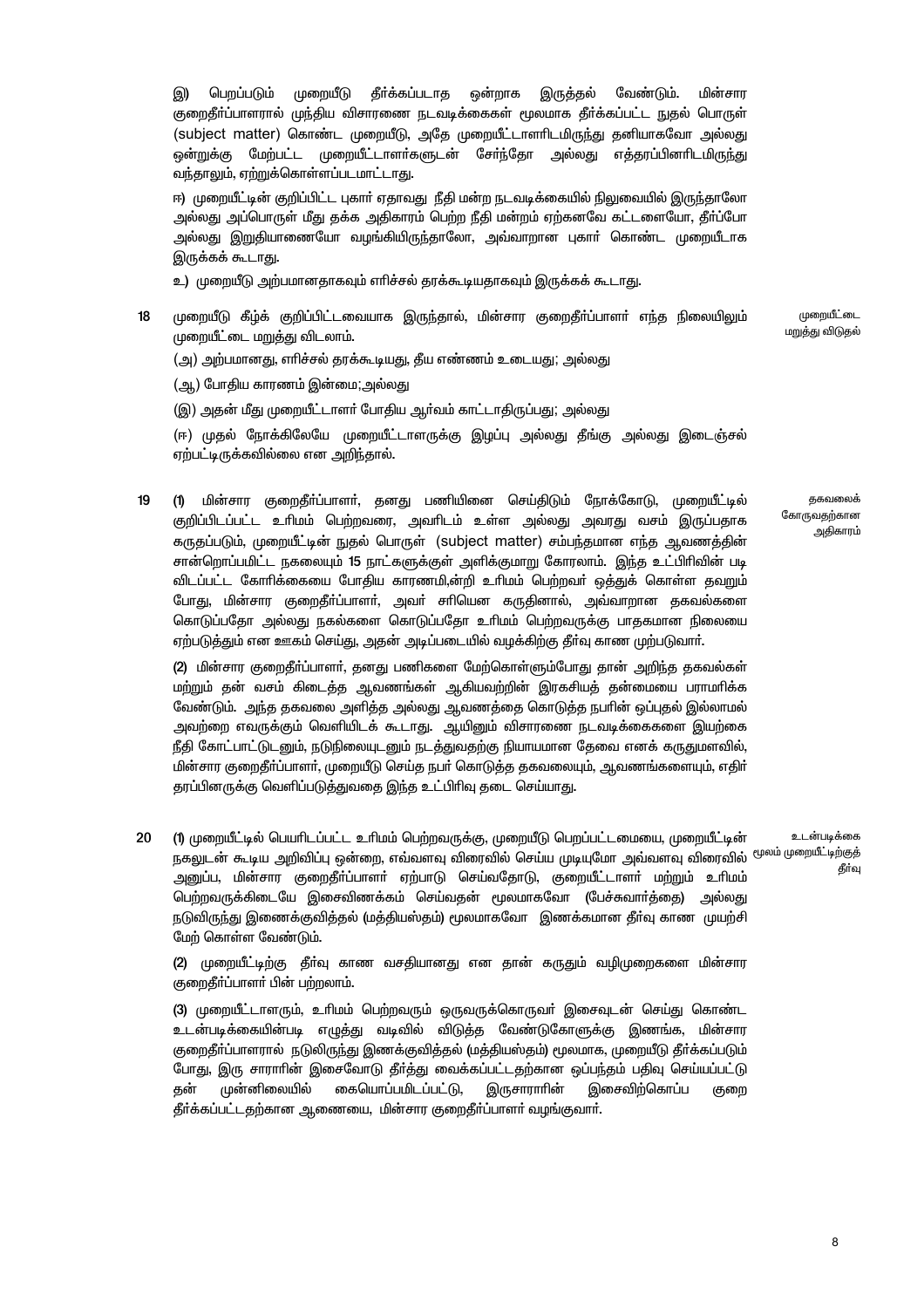| 21 | (1) பிரிவு 20 ல் கூறியவாறு  முறையீட்டிற்கு ஒப்பந்தத்தின் மூலமாக தீா்வு காணப்படாவிட்டால்,<br>மின்சார குறைதீா்ப்பாளா், தான் தகுந்தது என கருதியவாறு, முறையீட்டில் கூறப்பட்ட பொருள்<br>குறித்து, எந்த நிலைகளில், எவ்வாறு, எந்த நாளில், எந்த நேரத்தில் விசாரணை செய்யலாம் எனத்<br>தீர்மானிக்கலாம்.               | பொருள் பற்றி<br>விசாரணை                     |
|----|------------------------------------------------------------------------------------------------------------------------------------------------------------------------------------------------------------------------------------------------------------------------------------------------------------|---------------------------------------------|
|    | மின்சார குறைதீா்ப்பாளா் இரு தரப்பினாின் உறுதிமொழியுடன் கூடிய வாதுரையை<br>(2)<br>(pleadings) கேட்டு அந்தப் பொருள் மீது முடிவு செய்யலாம். மற்றும் அந்தப் பொருள் மீது இரு<br>தரப்பினரையும் தங்களது வாதத்தினை எழுத்து வடிவ குறிப்பாகவோ<br>அல்லது முன்<br>வைப்புரையாகவோ கொடுத்திட ஆணையிடலாம்.                   |                                             |
| 22 | 20 ல் சொல்லியுள்ளபடி, முறையீட்டின் மீது ஒப்பந்தத்தின்<br>தீர்வு<br>பிரிவு<br>மூலம்<br>(1)<br>காணப்படாதபோது மின்சார குறைதீா்ப்பாளா், கோாிக்கையின் சூழ்நிலையையும் கூறப்பட்ட<br>பொருளின் நியாயத் தன்மையையும் எண்ணி காரணங்களை தெளிவாய் குறிப்பிட்டு, விவரமான<br>ஆணையை வெளியிடுவாா்.                            | தீர்ப்பு                                    |
|    | ஆணை எழுத்து வடிவில் இருக்க வேண்டும். மற்றும் தீா்ப்பின் முழு விவரத்தை<br>(2)<br>முறையீட்டாளருக்கும் உரிமம் பெற்றவருக்கும் தெரிவிக்க வேண்டும்.<br>(3) முறையீடு பெறப்பட்ட மூன்று மாதங்களுக்குள் மின்சாரகுறை தீா்ப்பாளா் தீா்ப்பு வழங்க                                                                       |                                             |
|    | வேண்டும்.<br>(4) தீா்ப்பின் ஒரு நகல் முறையீட்டாளருக்கும், ஒரு நகல் முறையீட்டில்  குறிப்பிடப்பட்டுள்ள உாிமம்<br>பெற்றவருக்கும் அனுப்பப்பட வேண்டும். தீா்ப்பின் ஒரு நகல் சமப்ந்தப்பட்ட மன்றத்திற்கும்<br>தகவலுக்காக அனுப்பப்படலாம்.                                                                          |                                             |
|    | (5) உரிமம் பெற்றவா், தீா்ப்பில் குறிப்பிட்ட கால வரம்பிற்குள் தீா்ப்பை செயல்படுத்த வேண்டும்.<br>மற்றும் அதனை செயல்படுத்திய விவரத்தை மின்சார குறை தீா்ப்பாளருக்குத் தொிவிக்க<br>வேண்டும்.                                                                                                                    |                                             |
| 23 | (1) மின்சார குறைதீா்ப்பாளா், ஒவ்வொரு ஆண்டும் மே மாத முதல் நாளில், முந்தைய நிதி<br>ஆண்டில் அவரது அலுவலக நடவடிக்கைக்கான பொது மதிப்புரை அடங்கிய அறிக்கையினை<br>ஆணையத்திற்கு அனுப்ப வேண்டும். மற்றும் ஆணையம் கேட்கும் தகவல்களையும் அளிக்க<br>வேண்டும்.                                                         | மின்சார<br>குறை<br>தீர்ப்பாளரின்<br>அறிக்கை |
|    | (2) ஆணையம், பொது நலன் கருதி, மின்சார குறைதீா்ப்பாளாிடமிருந்து பெற்ற அறிக்கையையும்<br>மற்றும் தகவலையும் தொகுப்பு முறையிலோ  அல்லது தகுந்தது எனக் கருதும்  வேறு வகையிலோ<br>பொது அறிவிப்பு வெளியிடலாம்.                                                                                                        |                                             |
| 24 | 1986 ஆம் ஆண்டு (1986 ல் 68 வது சட்டம்) நுகா்வோா் பாதுகாப்பு சட்டத்தையும் சோ்த்து, தற்போது<br>அமலில் உள்ள எந்த சட்டத்தின்படியும் நுகா்வோருக்குள்ள உாிமைகளையும் சலுகைகளையும்,<br>இந்த ஒழுங்குமறைகளில் உள்ள எந்த பிரிவும் கட்டுப்படுத்தாது.                                                                   | காப்பு பிரிவு                               |
| 25 | இந்த ஒழுங்குமுறை விதிகளில் உள்ள  வழிவகைகள் எவற்றைையும் நடைமுறைப்படுத்துவதில்<br>சிரமம் ஏற்பட்டால், ஆணையம், பொது அல்லது சிறப்பு ஆணை மூலமாய், தேவை என்று<br>தோன்றினால், 2003 ஆம் ஆண்டு மின்சாரச் சட்டத்திற்கு முரண்படாமல், தடைகளை<br>நீக்குவதற்கு அவசியமான உரிய நடவடிக்கை எடுக்க உரிமம் பெற்றவரை பணிக்கலாம். | சிரமத்தை<br>நீக்குவதற்கான<br>அதிகாரம்       |
| 26 | 2003 ஆம் ஆண்டு மின்சாரச் சட்டத்தின் வழிவகைகளுக்கு உட்பட்டு, இந்த ஒழுங்கு முறை<br>விதிகளில் உள்ள எந்த ஒரு வழி வகையையும் ஆணையம்,  எந்த நேரத்திலும் சேர்க்கவோ மாற்றம்<br>செய்யவோ, நீக்கவோ அல்லது திருத்தவோ செய்யலாம்.                                                                                         | திருத்தம் செய்ய<br>அதிகாரம்                 |
|    | (தமிழ்நாடு மின்சார ஒழுங்குமுறை ஆணையத்தின் ஆணைப்படி)                                                                                                                                                                                                                                                        |                                             |

இரா. பாலசுப்பிரமணியன் செயலாளர்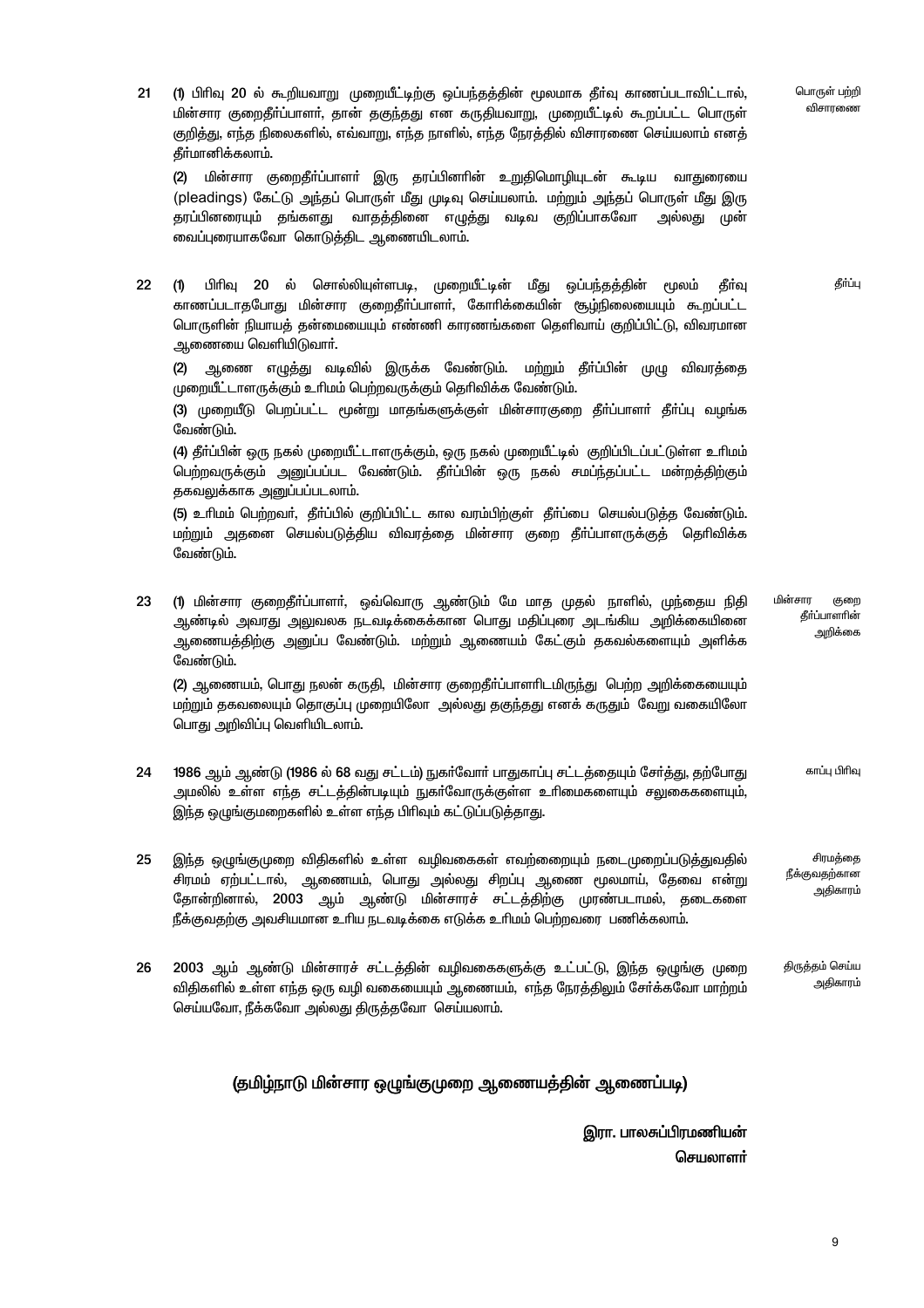| еліфелерілеренін ті тарып тайған а                                                                                  |
|---------------------------------------------------------------------------------------------------------------------|
| (தேவைப்படும் சேவையினை பொருத்தமான சதுரத்தில் $\sqrt{}$ குறிப்பிடவும்)<br>நாள்<br><u>மின்னிணைப்பு சார்ந்தது</u><br>1) |
| i) புதிய மின்னிணைப்பு: விண்ணப்பத்தின் தேதி                                                                          |
| குறைந்த மின் அழுத்தம்<br>உயா் மின் அழுத்தம்                                                                         |
| வணிகம்<br>தொழிற்சாலை<br>வீடு                                                                                        |
| விவசாயம்<br>இதர இனங்கள்                                                                                             |
| ii) தற்போதுள்ள மின் இணைப்பு — இணைப்பு எண்                                                                           |
| பழுதான மீட்டர்<br>மின் இணைப்பு வயா் / கேபிள் மாற்றுவது<br>மீட்டர் திறன் அதிகரித்தல்                                 |
|                                                                                                                     |
| மின் இணைப்பு மும்முனை மாற்றம்<br>மின் இணைப்பு இடமாற்றம்<br>கூடுதல் மின் பளு                                         |
| பெயர் மாற்றம்<br>மின்கட்டணம் சீர் செய்தல்<br>பட்டியலிடலில் சிக்கல்                                                  |
|                                                                                                                     |
| மின் இணைப்பு குறைபாடுகள்<br>இதர புகார்கள்                                                                           |
|                                                                                                                     |
| மனு கொடுத்த தேதி                                                                                                    |
| தொகை கொடுக்கப்பட்ட தேதி                                                                                             |
| iii) வழங்கப்படும் மின்சாரத்தின் தரம்                                                                                |
| சீரற்ற மின் அழுத்தம்<br>அடிக்கடி மின்தடை ஏற்படல்<br>குறைந்த மின் அழுத்தம்                                           |
| எந்த தேதியில் இருந்து<br>எந்த தேதி வரை<br>எந்த தேதியில் இருந்து<br>எந்த தேதி வரை                                    |
| தற்போதுள்ள / திட்டமிடப்பட்டுள்ள மின் இணைப்பு உள்ள இடத்தின் விலாசம் (எல்லா புகாா்தாரருக்கும்<br>பொதுவாக)             |
|                                                                                                                     |
| 2) இதர புகார்கள்                                                                                                    |
| i) முறையற்ற நடத்தை                                                                                                  |
| தகவல் கொடுக்க மறுப்பு<br>ii)                                                                                        |
| வேண்டுமென்றே தாமதப்படுத்துதல்<br>iii)                                                                               |

இணைப்பு — 1<br>**மின்நுகா்வோா் குறைதீா்க்கும் மன்றம்**<br>வடீவமைக்கப்பட்ட புகாா் படீவம்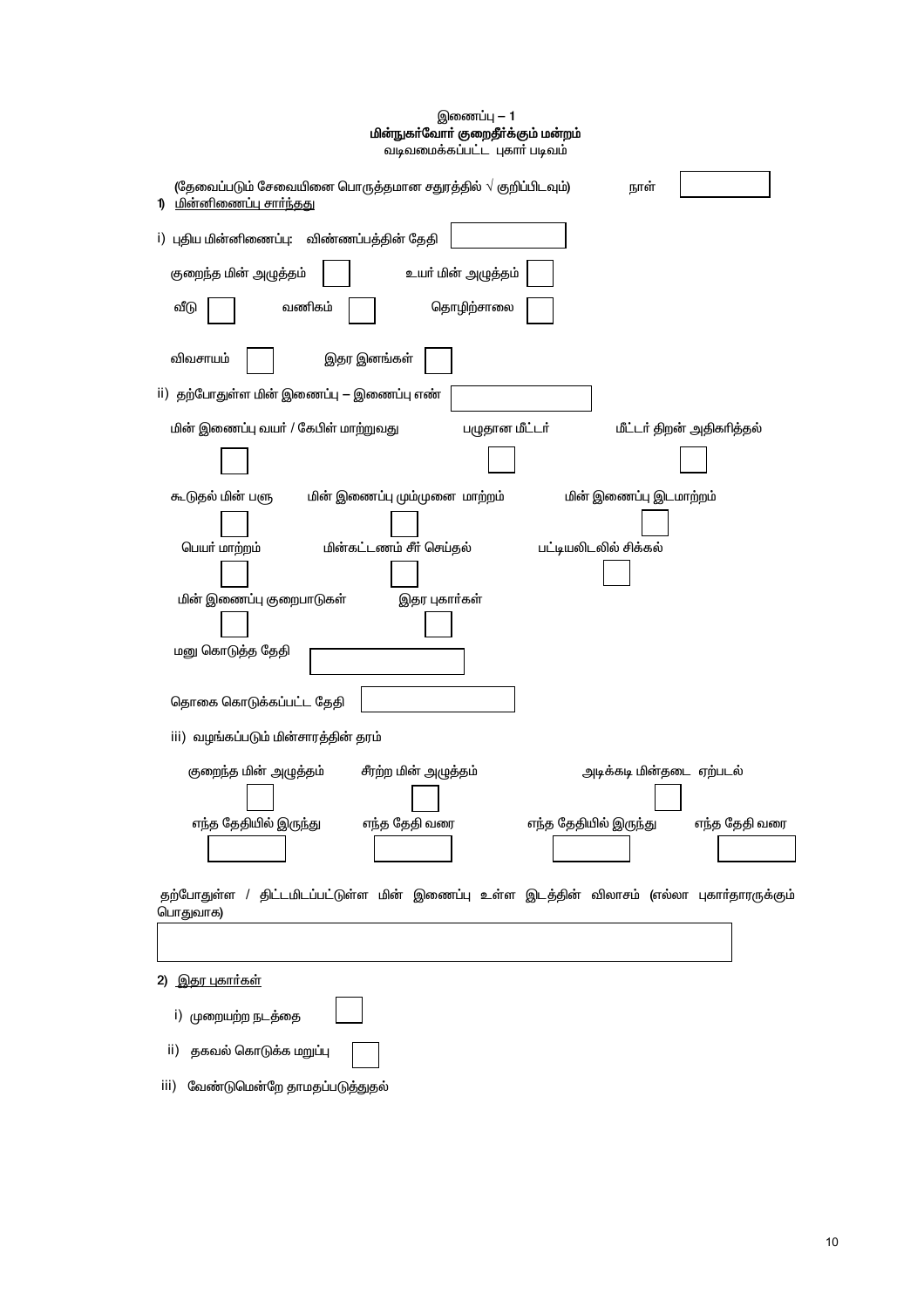| விண்ணப்பம் பதிவு செய்தல்<br>பணம் செலுத்துவதை ஏற்றல்                                                                                             |  |  |  |  |  |  |  |  |
|-------------------------------------------------------------------------------------------------------------------------------------------------|--|--|--|--|--|--|--|--|
| மின்னளவி பொருத்துதல்<br>மின் இணைப்பு கொடுத்தல்                                                                                                  |  |  |  |  |  |  |  |  |
| iv) கையூட்டு கேட்பது / பெறுவது                                                                                                                  |  |  |  |  |  |  |  |  |
| நேரம்<br>தேதி<br>இடம்                                                                                                                           |  |  |  |  |  |  |  |  |
| உரிமம் பெற்றவரின் எந்த பணியாளருக்கு எதிராக புகார் அளிக்கப்பட்டுள்ளதோ அதன் விவரம்<br>(ஒரு நபருக்கு மேலிருந்தால் தனியாக புகாா் படிவம் சோ்க்கவும்) |  |  |  |  |  |  |  |  |
| பெயர்<br>பதவி                                                                                                                                   |  |  |  |  |  |  |  |  |
| அலுவலக முகவரி                                                                                                                                   |  |  |  |  |  |  |  |  |
|                                                                                                                                                 |  |  |  |  |  |  |  |  |
|                                                                                                                                                 |  |  |  |  |  |  |  |  |
| புகாரின் விரிவான விளக்கம்<br>(தேவையிருப்பின் தனித் தாள் சேர்த்துக்கொள்ளவும்)<br>(அனைத்து புகார்களுக்கும்<br>பொதுவானது)                          |  |  |  |  |  |  |  |  |
|                                                                                                                                                 |  |  |  |  |  |  |  |  |
| 3) மனுதாரா் பற்றிய விவரம்                                                                                                                       |  |  |  |  |  |  |  |  |
| பெயா் மற்றும் முகவாி<br>தொலைபேசி எண்                                                                                                            |  |  |  |  |  |  |  |  |
| மின்அஞ்சல் முகவரி                                                                                                                               |  |  |  |  |  |  |  |  |
|                                                                                                                                                 |  |  |  |  |  |  |  |  |
| மனுதாராின் கையொப்பம்                                                                                                                            |  |  |  |  |  |  |  |  |
|                                                                                                                                                 |  |  |  |  |  |  |  |  |
| குறிப்பு: 1) தேவைப்படின் தகவல் கொடுப்பதற்கு தனித்தாள் இணைக்கவும்<br>2) இந்த புகார் கொடுத்ததால் புகார் கொடுத்தவருக்கு எந்த தொல்லையும் ஏற்படாது   |  |  |  |  |  |  |  |  |
| என்று உறுதி அளிக்கப்படுகிறது.<br>3) புகார் மீது நடவடிக்கை எடுக்க புகார் கொடுப்பவரின் முழுமையான முகவரி அவசியம்.                                  |  |  |  |  |  |  |  |  |
| <u>அலுவலக உபயோகத்திற்கு மட்டும்</u>                                                                                                             |  |  |  |  |  |  |  |  |
|                                                                                                                                                 |  |  |  |  |  |  |  |  |
| குறை எண்<br>புள்ளி விவர<br>பதிவாளரின் பெயா்                                                                                                     |  |  |  |  |  |  |  |  |
| பெற்ற தேதி                                                                                                                                      |  |  |  |  |  |  |  |  |
|                                                                                                                                                 |  |  |  |  |  |  |  |  |
| கையொப்பம்<br>பிரிவு                                                                                                                             |  |  |  |  |  |  |  |  |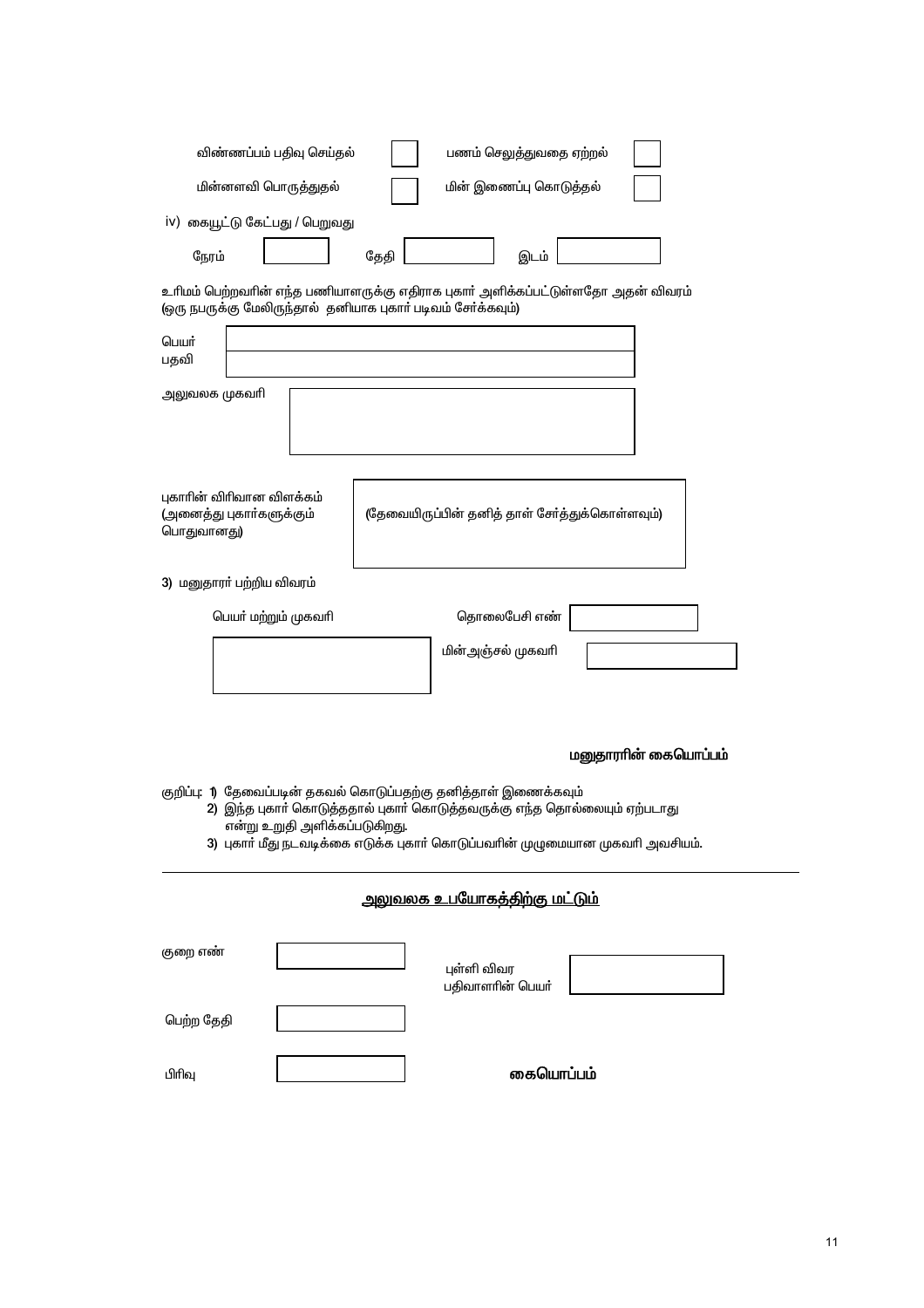|                                                  |                                                                                                   |                             |                          |         |                               |                                 |                                 |        | இணைப்பு II |
|--------------------------------------------------|---------------------------------------------------------------------------------------------------|-----------------------------|--------------------------|---------|-------------------------------|---------------------------------|---------------------------------|--------|------------|
| நுகர்வோரின் குறை தீர்விற்கான கண்காணிப்பு அறிக்கை |                                                                                                   |                             |                          |         |                               |                                 |                                 |        |            |
|                                                  | முறையீட்டின் தன்மை                                                                                |                             |                          |         |                               |                                 |                                 |        |            |
| வ. எண்                                           | முறையீட்டு நிலை                                                                                   | மின்<br>இணைப்பில்<br>தாமதம் | மின்<br>அழுத்தத்<br>தரம் | தடங்கல் | பழுதான<br>மின்னளவி<br>(meter) | __<br>பட்டியலிடலி<br>ல் சிக்கல் | மின்<br>கட்டணத்தி<br>ல் சிக்கல் | மற்றவை | மொத்தம்    |
| (1)                                              | (2)                                                                                               | (3)                         | (4)                      | (5)     | (6)                           | (7)                             | (8)                             | (9)    | (10)       |
| $\mathbf{1}$                                     | முந்தைய காலாண்டின்<br>முதலில்<br>நிலுவையிலுள்ள<br>முறையீடுகள்                                     |                             |                          |         |                               |                                 |                                 |        |            |
| $\boldsymbol{2}$                                 | முந்தைய காலாண் <mark>ட</mark> ில்<br>பெறப்பட்ட<br>முறையீடுகள்                                     |                             |                          |         |                               |                                 |                                 |        |            |
| $\mathbf 3$                                      | முறையீடுகளின்<br>மொத்தம்                                                                          |                             |                          |         |                               |                                 |                                 |        |            |
| 4                                                | முந்தைய காலாண்டில்<br>நடவடிக்கை<br>எடுக்கப்பட்ட<br>ழுறையீடுகள்                                    |                             |                          |         |                               |                                 |                                 |        |            |
| 5                                                | நடவடிக்கை<br>எடுக்கப்பட வேண்டிய<br>நிலுவையிலுள்ள<br>முறையீடுகள்                                   |                             |                          |         |                               |                                 |                                 |        |            |
| 6                                                | 3 மாதங்களுக்கு மேல்<br>6 மாதங்களுக்குக்<br>கீழ் நிலுவையிலுள்ள<br>முறையீடுகள்                      |                             |                          |         |                               |                                 |                                 |        |            |
| $\overline{7}$                                   | 6 மாதங்களுக்கு மேல்<br>நிலுவையிலுள்ள<br>முறையீடுகள்                                               |                             |                          |         |                               |                                 |                                 |        |            |
| குறிப்பு:                                        | ஆறு மாதங்களுக்கு மேல் நிலுவையிலுள்ள ஒவ்வொரு முறையீட்டின் தற்போதைய நிலையினைத் தனியாகச் சேர்க்கவும் |                             |                          |         |                               |                                 |                                 |        |            |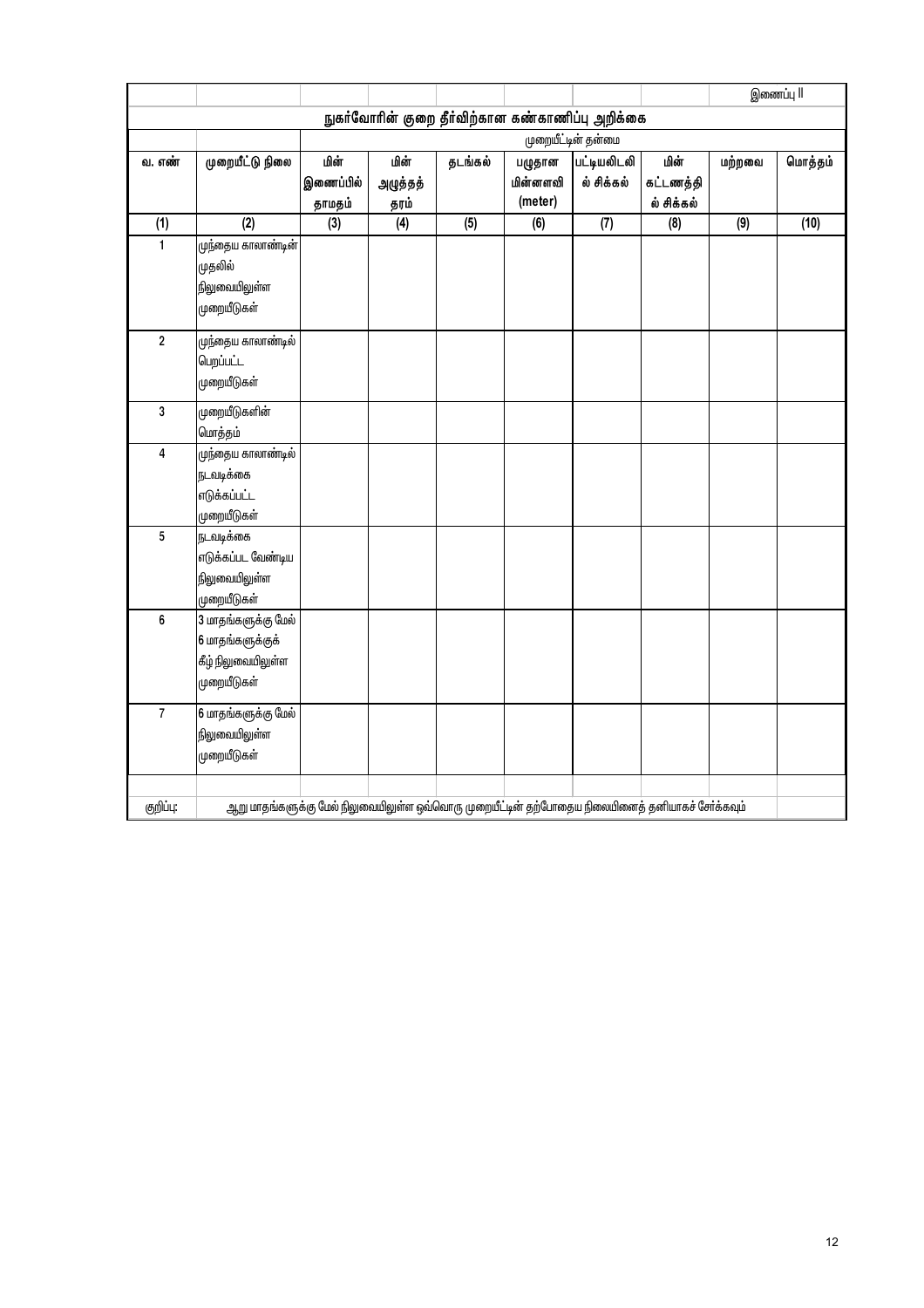## ANNEXURE - I

## COMPLAINT FORMAT

| (Please tick $(\sqrt{})$ ) in the box whichever is applicable)                                            |                                                             |                            |  |  |  |  |  |
|-----------------------------------------------------------------------------------------------------------|-------------------------------------------------------------|----------------------------|--|--|--|--|--|
| <b>SERVICE CONNECTION RELATED</b><br>1)                                                                   |                                                             |                            |  |  |  |  |  |
| i) FOR NEW SERVICE (TYPE)                                                                                 | Domestic<br>Industrial<br><b>Other Services</b>             | Commercial<br>Agriculture  |  |  |  |  |  |
| ii) FOR EXISTING SERVICE: Service No.                                                                     |                                                             |                            |  |  |  |  |  |
| <b>Additional Meter</b>                                                                                   | Defective Meter / Replacement of Meter Capacity Enhancement |                            |  |  |  |  |  |
| <b>Additional Load</b>                                                                                    | Conversion to 3 Phase                                       | <b>Shifting Of Service</b> |  |  |  |  |  |
|                                                                                                           |                                                             |                            |  |  |  |  |  |
| Name Transfer                                                                                             | <b>Tariff Change</b>                                        | <b>Bill Revision</b>       |  |  |  |  |  |
|                                                                                                           |                                                             |                            |  |  |  |  |  |
|                                                                                                           | Deficiency in Services                                      | <b>Other Complaint</b>     |  |  |  |  |  |
| a) Date of Application                                                                                    |                                                             |                            |  |  |  |  |  |
| b) Date of payment made if any                                                                            |                                                             |                            |  |  |  |  |  |
| c) Address of the location of the existing / proposed service connection                                  |                                                             |                            |  |  |  |  |  |
|                                                                                                           | d) Name, Designation and address of the Officer concerned   |                            |  |  |  |  |  |
|                                                                                                           |                                                             |                            |  |  |  |  |  |
| 2) Licensee's employee against whom complaint is made<br>(for more than one person fill in separate form) |                                                             |                            |  |  |  |  |  |
| <b>NAME</b><br><b>DESIGNATION</b><br><b>OFFICE</b>                                                        |                                                             |                            |  |  |  |  |  |
|                                                                                                           |                                                             |                            |  |  |  |  |  |

ADDRESS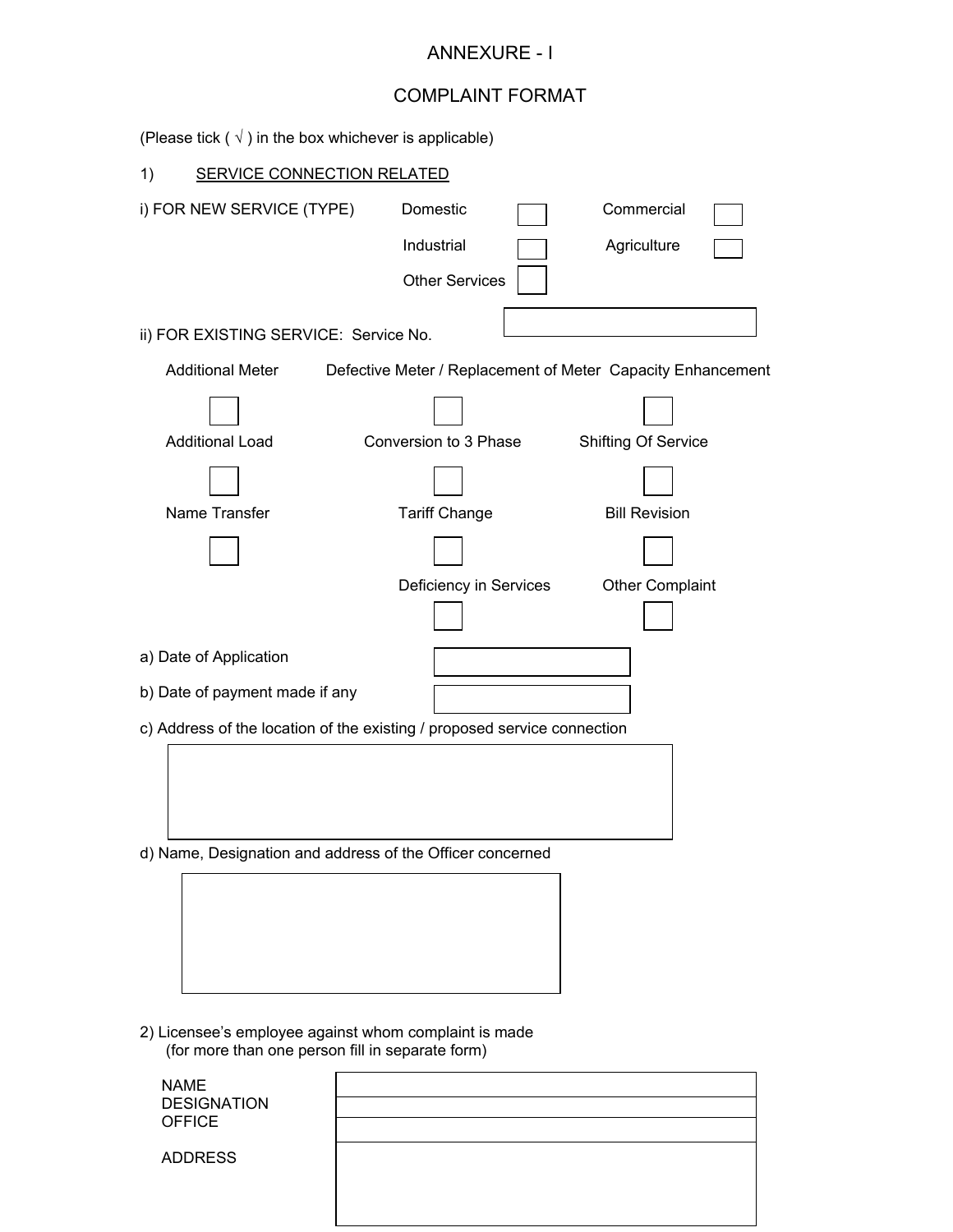## NATURE OF COMPLAINT

| <b>INATURE OF GUINE LAINT</b>                                                                       |                                     |
|-----------------------------------------------------------------------------------------------------|-------------------------------------|
| i) Discourtesy<br>ii) Denial of requisite information<br>iii) WANTON DELAY ON ACCOUNT OF            |                                     |
| Registration of application                                                                         | Acceptance of payment               |
| Fixing of meter<br>iv) QUALITY OF POWER SUPPLY                                                      | Effecting service connection        |
| From (Hrs)<br>Low Voltage<br>(Generally)<br>From (Hrs)<br><b>Voltage Fluctuation</b><br>(Generally) | To (Hrs)<br>To (Hrs)                |
| Frequent<br>From (Date)<br>Interruption<br>of supply<br>From (Date)                                 | To (Date)<br>To (Date)              |
| Any other Problem                                                                                   |                                     |
| v) DEMAND / ACCEPTANCE OF BRIBE                                                                     |                                     |
| i) Bribe demanded<br>Time                                                                           | Place<br>Date                       |
| ii) Bribe accepted by officer directly                                                              | through the agent                   |
| Amount paid Rs.<br>Time                                                                             | Place<br>Date                       |
| 3) GENERAL (Descriptive details of the above or other matters)                                      |                                     |
|                                                                                                     |                                     |
| <b>Telephone</b><br><b>Number</b>                                                                   | <b>Signature of the Complainant</b> |
| <b>Mail ID</b><br>Date:<br>Address of the Complainant                                               |                                     |
|                                                                                                     |                                     |
|                                                                                                     |                                     |
|                                                                                                     |                                     |

NOTE: Strike out whichever is not applicable ii) Send separate sheet if necessary to cover details iii) Complainant is assured that there will be no harassment for giving this complaint iv) Complete postal address of the complainant is essential for taking action.